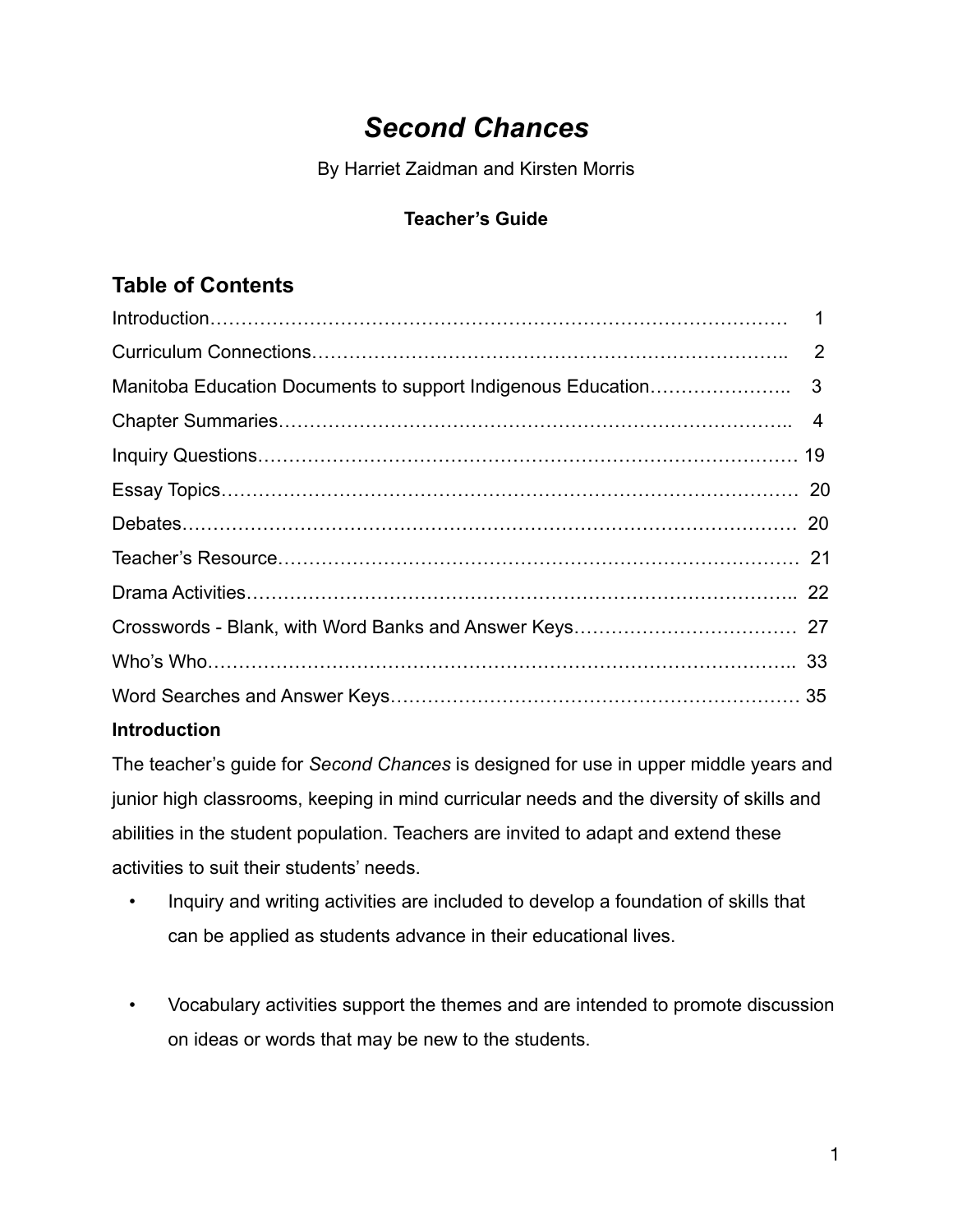- Drama activities are included to give students the opportunity to express their identification of the issues facing the characters through kinaesthetic activities, which will deepen their understanding of the novel as a piece of literature and of the issues related to people at the time.
- Pictures of polio patients, polio wards and Rooster Town are included to provide the students with a visual understanding of the events

#### **Curriculum Connections**

*Second Chances* relates directly to Science, Indigenous Education and Language Arts curriculum requirements for the Province of Manitoba:

#### **Social Studies:**

Grade 7 - Science Safety: Chapter 7b - Infectious Agents - Micro-organisms and Diseases They Cause Grade 8 - Cells and Systems: 8-1-17 - Identify medical advances that enhance the human body's defence mechanisms and describe their effects on society. Grade 9 - Diversity and Pluralism in Canada 9.1.1, Human Rights 9.1.2, Living Together in Canada 9.1.3, Pluralism and Integration 9.1.4 Grade 12 - Current topics in First Nations, Metis and Inuit Studies Cluster 3: Toward a Just Society

### **Language Arts:**

Grade 5-9 - General Outcomes

The activities proposed herein can be used to teach skills and competencies as outlined in the Grade 7 and 8 Science documents, at any point in the K-12 Indigenous Education documents and in relation to the expectations of the General Outcomes of the Language Arts curriculum: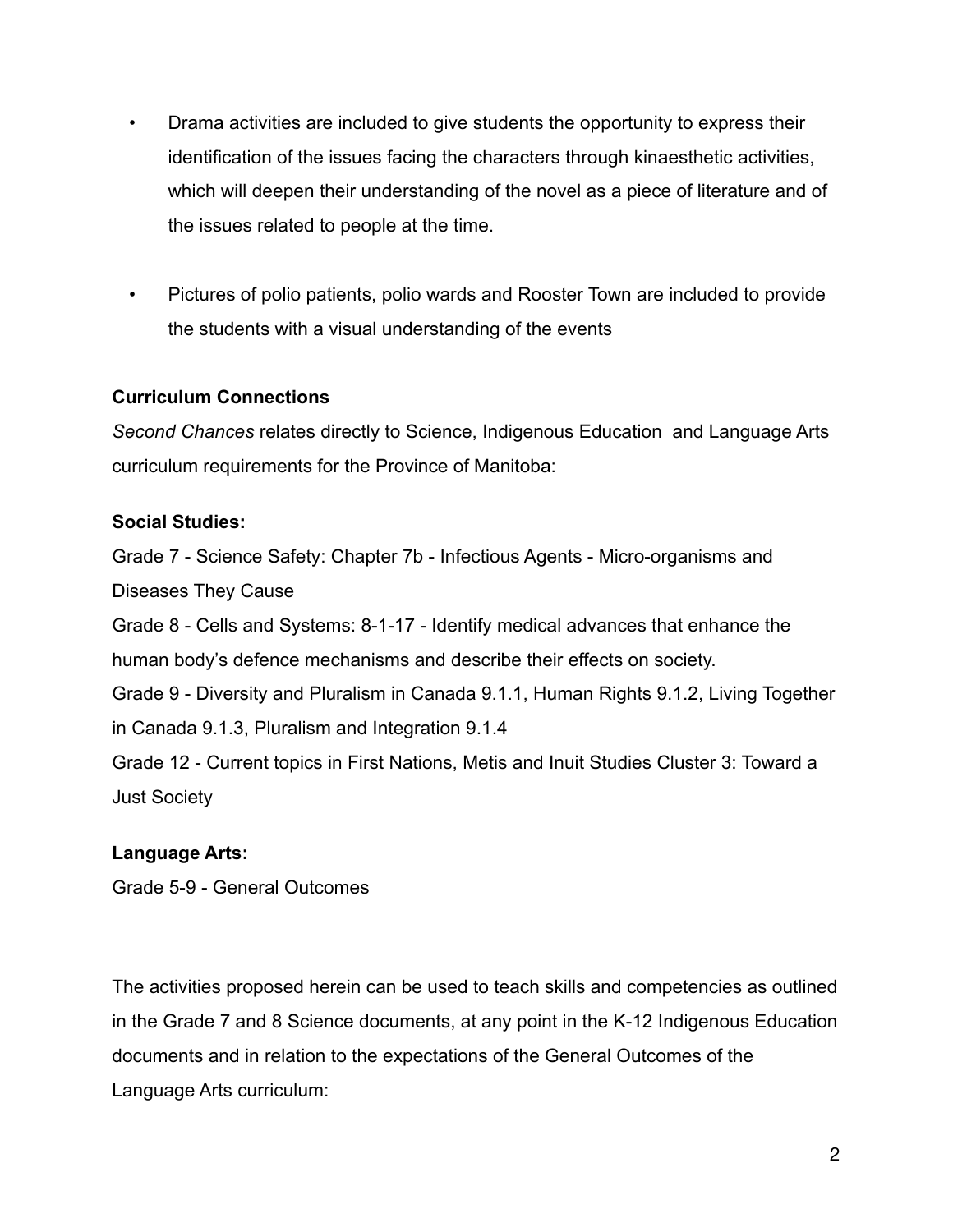- critical thinking
- evidence based research
	- accessing, selecting, organizing and recording information using a variety of resources, tools and technologies
- distinguishing fact from fiction, in relation to events then and in our current situation
- evaluation of information
- identifying perspectives and bias
- "rights" vs responsibility
- the consequences of personal decisions and actions on others
- the consequences of personal decisions and actions on society
- issues related to social justice racism and treatment of First Nations and Metis
	- impact of social inequalities
	- racism and stereotyping in history and in relation to society today
- communications skills using information collected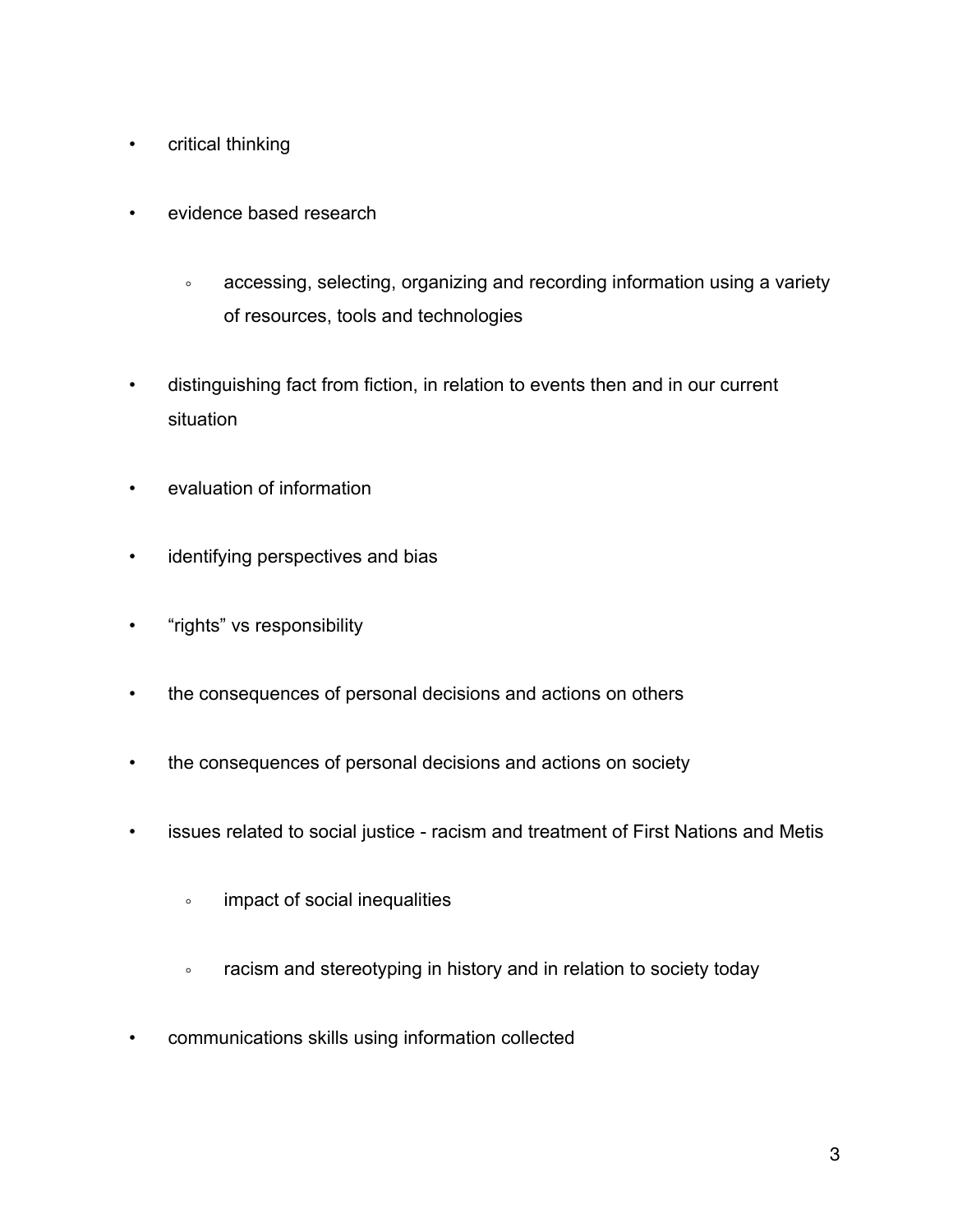- organization of information and materials to demonstrate acquisition of inquiry skills, evidence based research and evaluation of information
- effective expression of information
- development of print, oral, visual and media skills and use of information and communication technologies for the exchange of information and ideas

#### **Manitoba Education Documents to support Indigenous Education:**

- Creating Racism-Free Schools through Critical/Courageous Conversations on Race
- Native Studies Middle Years (Grades 5 8) A Teacher's Resource Book **Framework**

### **Second Chances - Chapter Summaries**

#### **Chapter 1**

Dale awakes. He is paralyzed in an iron lung, with a tracheotomy in his neck. He is in great pain when he moves even slightly. Air is being sucked in through the tracheotomy, pulled by the bellows in the iron lung, then expelled. He can't control anything. The tube fills with mucus. He tries to avoid choking so he will die, but someone in a mask appears and siphons it clear so the air continues to flow in. He despairs at not being able to die. He calls for his mother, but the tracheotomy prevents him from speaking.

- 1. What's a tracheotomy?
- 2. Where is Dale? How is he being kept alive?
- 3. Why does Dale have thoughts of suicide?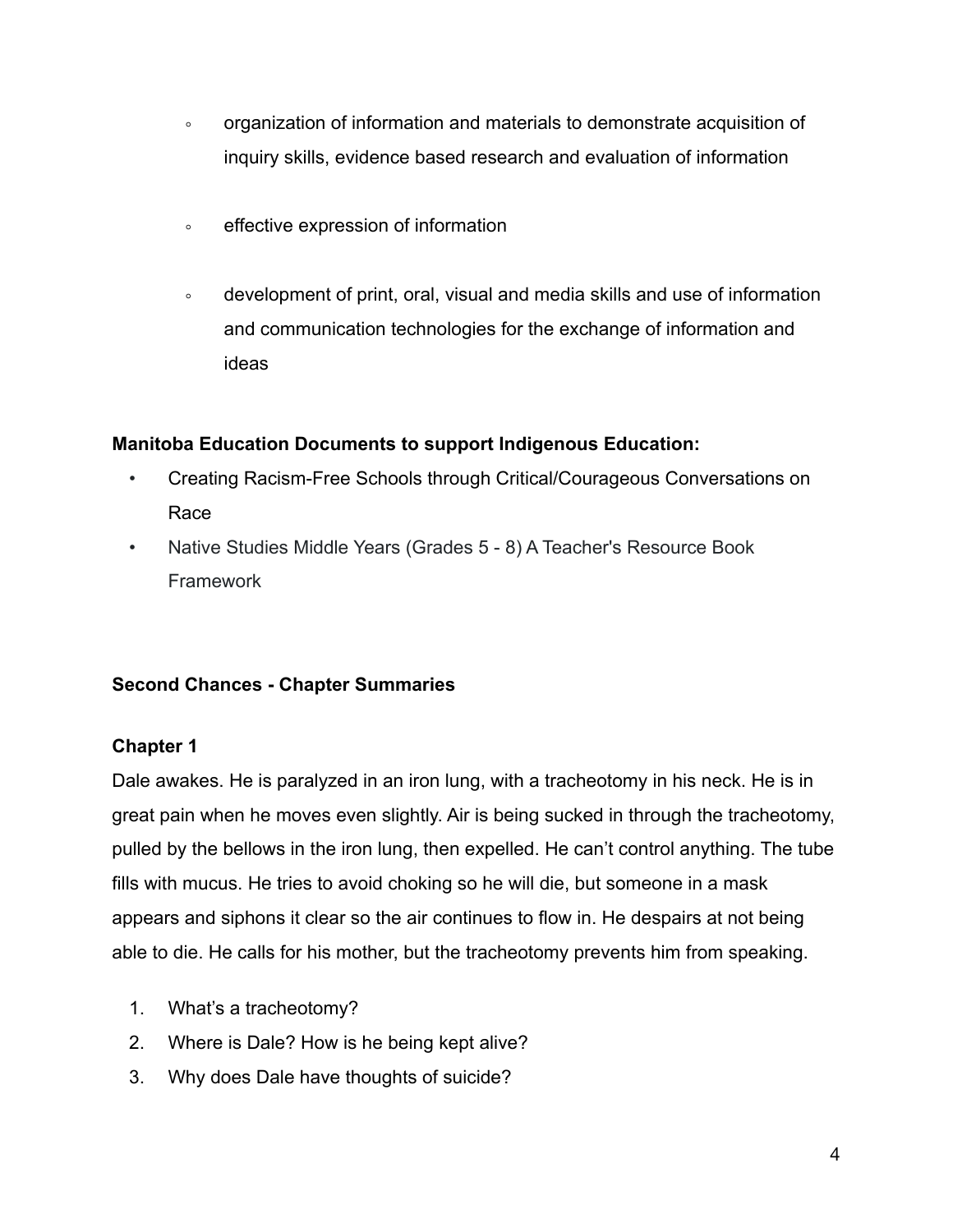4. Why don't the people working with him acknowledge him?

### **Chapter 2**

Dale Melnyk and his friend Paul Alexander are playing street hockey after school in Winnipeg in mid-April 1955. They're best friends and both goalies on the Perth Community Centre Team, but Dale is the starter, an NHL prospect. He's so devoted to hockey he even showed up to play when his mother died in January. Dale isn't feeling well, but chalks it up to exhaustion after a vigorous hockey championship. As they play, Paul reveals he's thinking of moving to another team. Dale is shocked, but realizes he simply assumed Paul accepted he was second fiddle. Now he realizes Paul's NHL ambitions are just as serious as his. Paul also says he won't be at Dale's that evening to listen to the final game of the NHL playoffs on the radio, but will be watching it on his grandparents' new acquisition - a television. They head home and Dale confides his father has been pressuring him to do chores around the house without regard to his hockey practice requirements. It's supposedly to help take care of his little brother, Brent. Dale reaches his house, worried about his rift with Paul, worried about homework and chores at home, and feeling sick at the same time.

- 1. The two friends are also rivals. Why didn't Dale realize it?
- 2. Who were the stars on the Montreal Canadiens and the Detroit Red Wings in the 1950s. What was the controversy about Maurice Richard? Who was Terry Sawchuk?
- 3. What's the difference between the stand up and butterfly styles of goal keeping?
- 4. What's happened to Dale's family in the wake of his mom's death?

#### **Chapter 3**

Dale, his 6-year-old brother Brent and their father are listening to Game 7 of the NHL hockey playoffs on the radio. Dale feels very sick, but his father doesn't notice. Dale has heard his father crying at night over the loss of his wife, but never admits it to his sons. While the play-by-play goes on, Dale's father tells him he's needed at home to help and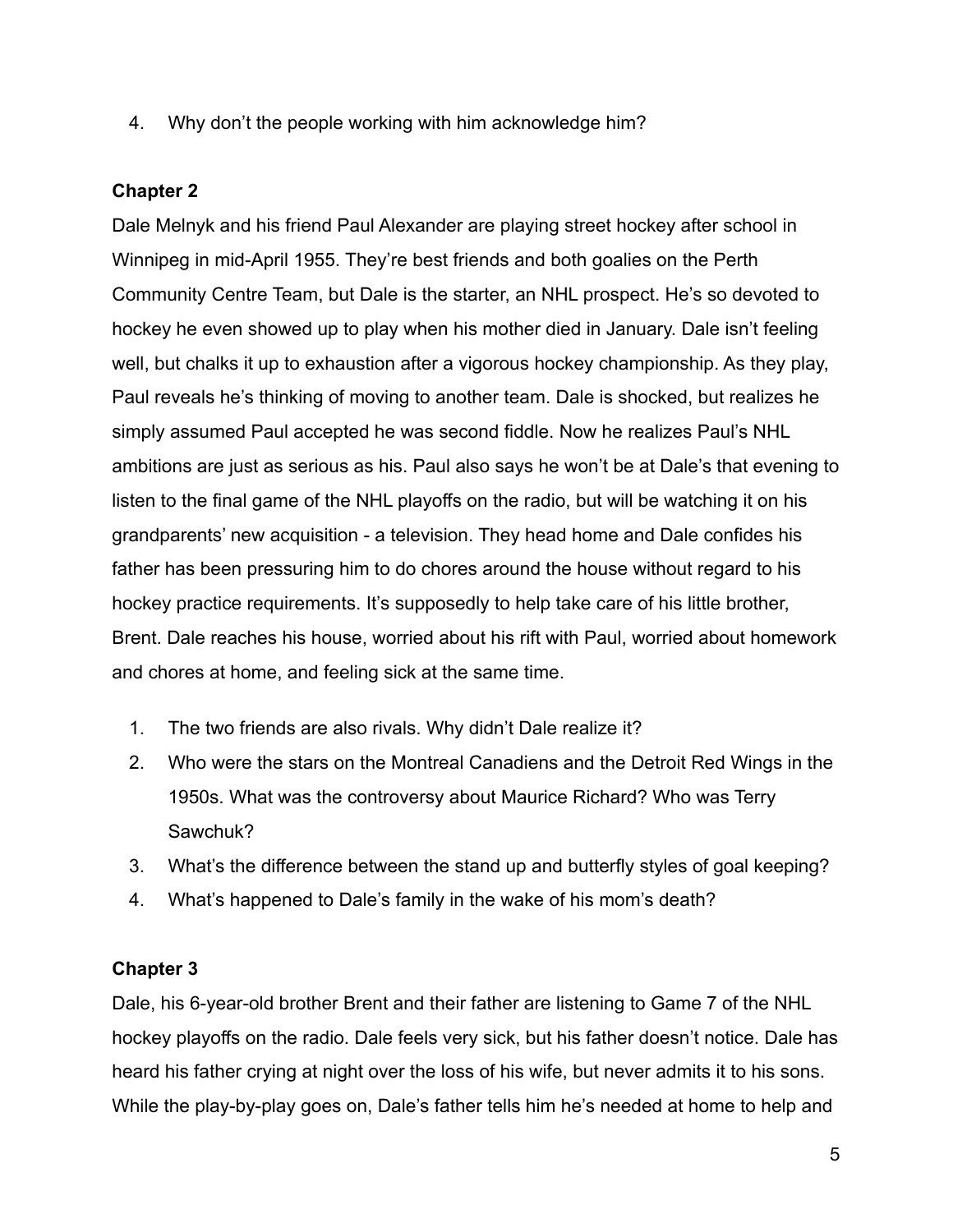can't play hockey anymore. Dale tells his dad that Paul is leaving their team so he is needed as the goalie, but his dad is unmoved. Brent gives Dad a permission slip for a polio vaccination, but Dad says he doesn't believe in them and that doctors simply want to get rich. Dale argues it's important because polio season is coming. The vaccine had been pronounced safe only a few days before and vaccination programs are in high gear for younger children. Dad believes in a claim by gossip columnist Walter Winchell that children are dying en masse from the vaccine. Dale is enraged that his father, who is normally sensible, falls for unproven nonsense. He says his mother would have signed it to protect Brent. The dad says that mom isn't here, and he won't sign it. They get up to go to bed, but Dale screams in pain as the polio virus rips through his body.

- 1. Describe the symptoms of polio. Are they consistent for each person afflicted?
- 2. Was there any evidence to support Walter Winchell's claim that the vaccine was killing children and the government was covering the news up?
- 3. When was the polio vaccine declared safe? What happened immediately after?
- 4. Why is Dale's father talking about the cost of going to the doctor?

#### **Chapter 4**

Dale is off the isolation ward, still in an iron lung, but Dr. Barsky tells him they are going to try and open it for a few minutes to see if he can breathe on his own. A nurse passes by. Dale asks her for help blowing his nose, but she brushes him off. A girl in a wheelchair, Charlene Arcand, helps him and says she's been in the hospital for nearly a year. Dale is frightened by that prospect, thinking desperately about getting better to play hockey in November. Dr. Barsky returns and Charlene leaves, telling him she'll return tomorrow with another teenager, George, who also played hockey. Dr. Barsky opens the iron lung and Dale is able to breathe for a minute. The iron lung is closed again. The doctor predicts he'll get better.

1. How did an iron lung work?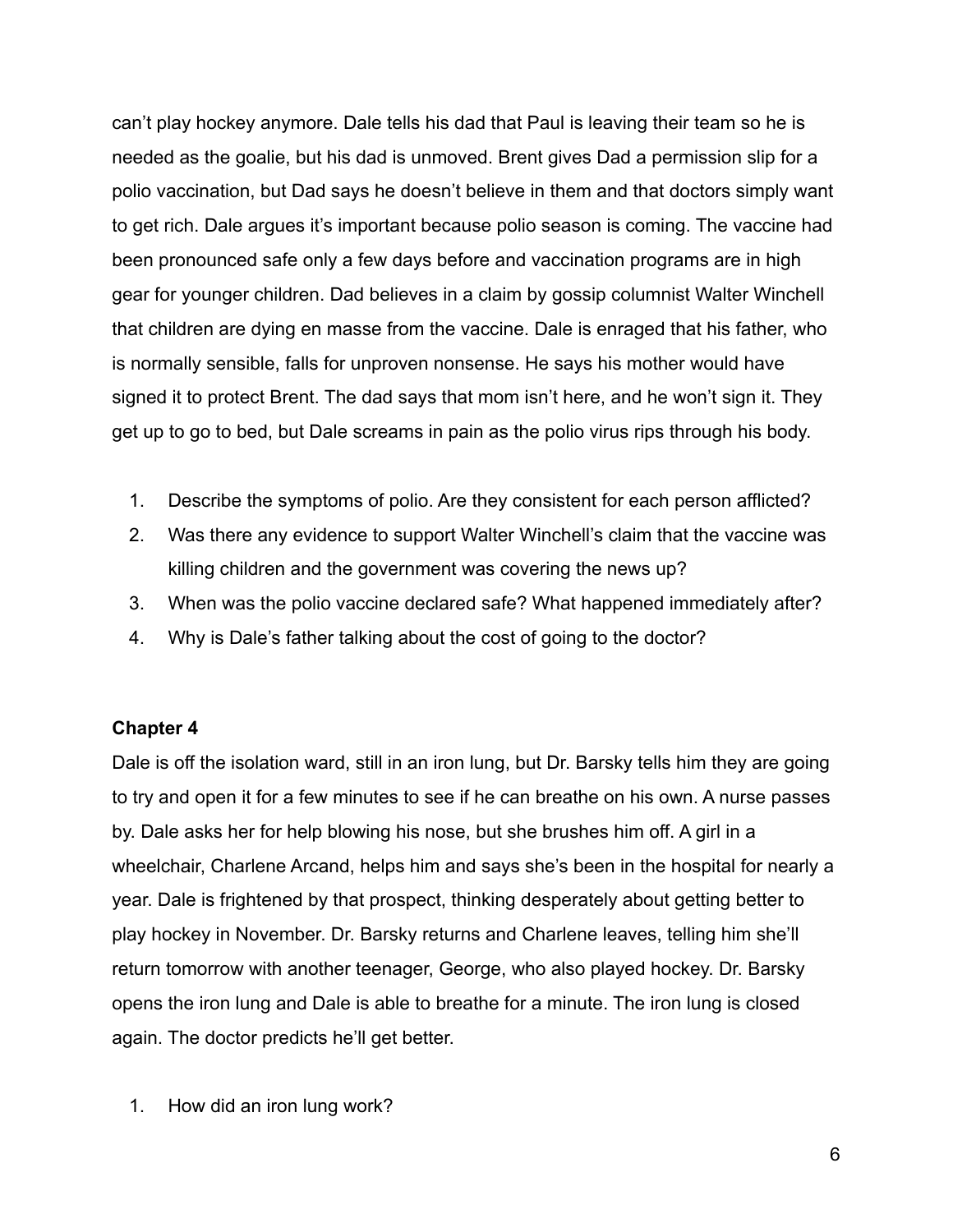- 2. Why is Dale upset to learn that Charlene has only progressed to being in a wheelchair after eight months in the hospital?
- 3. Why do Dr. Barsky and the orderlies keep their eyes on Dale's fingernails and lips when they open up the iron lung?

## **Chapter 5**

Dale feels some movement coming back to his toes and fingers. He's excited and wants to show his father when he visits later. He meets George, who is in a wheelchair, has a limp arm in a sling and whose leg muscles have been twisted by polio. The doctors propose an operation on his leg, with the possibility he might walk, but with no guarantees. He is angry because he won't be able to play hockey or take over his father's farm, which was his goal. He comments that Charlene won't have to work for a living because she's a girl. Charlene tells him she wants to be a nurse, then tells Dale to ignore George, who is bitter at his fate. Dale's father comes during visiting hours but is stiff, uncomfortable at the sight of children in iron lungs. Dale wants to know why he hasn't visited. Dad says he's been checking in by telephone, but he's busy working and taking care of Brent. Grandma is afraid of coming to the polio hospital. They argue and Dad leaves, without having told Dale if Brent was vaccinated and without Dale showing off his ability to move.

- 1. Why is George so angry at his situation?
- 2. Why does he tell Charlene her goals don't matter?
- 3. Why is Dale's father stiff and afraid to engage with Dale?

### **Chapter 6**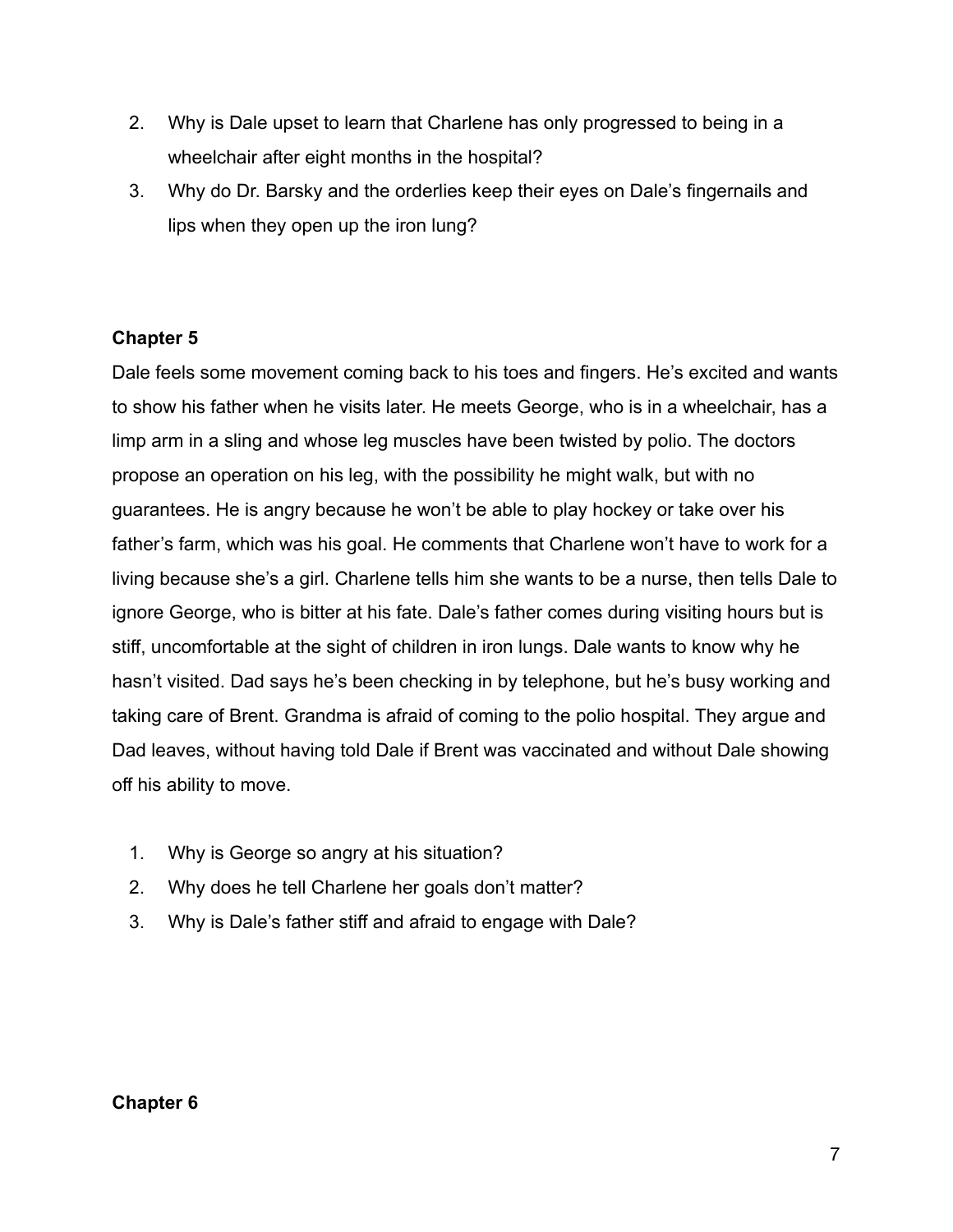In the physiotherapy room, Dale struggles with the hot foments (wraps) wrapped around his legs. Charlene is there, too. Dale likes her. The physiotherapist, Mrs. Stewart, is tough, telling them that they have to work hard to get better. Charlene tells Dale she is being pushed to move into a foster home because her home in Rooster Town doesn't have running water, sewage and there are no paved roads. Dale has never heard of that within a city, asks why they don't move. She says they have trouble moving anywhere because they're Metis and are discriminated against. At school, other kids won't touch her because her skin is dark and some hospital staff treat her as if she is contaminated, too. Mrs. Stewart takes the hot wraps off Dale's legs and massages his muscles, then takes him to the parallel bars to take a few steps. He's nervous, but manages a few steps. He's disturbed by what Charlene told him; he'd never thought of it before.

- 1. Describe the treatment of muscle cramps with hot foments. What did it do?
- 2. Why is Charlene upset about not making good progress in her recovery?
- 3. Do Charlene's perceptions of how she and her family are treated ring true?

#### **Chapter 7**

Dale is getting better, is out of the iron lung but put on a rocking bed for a few hours still to help his lungs. He's beside Lindsay, who has been in the hospital for two years. He tells Dale he can't go home. He needs the rocking bed and the iron lung and his family lives on a remote farm. They're poor, visit rarely and he's never met his baby brother. Then he taunts Dale for liking Charlene, calling her a halfbreed. Dale is startled by this and can't reply. Mrs. Morris, a teacher, arrives to help Dale with his schoolwork. She suggests he write an essay about the smallpox vaccine. Dale says he can ask his father to go to the library for books as a way of getting him to visit, but Lindsay tells him that people are afraid of polio patients, even though they're only infectious for a week or two after falling ill. Even his parents are afraid, changing their clothes when they leave after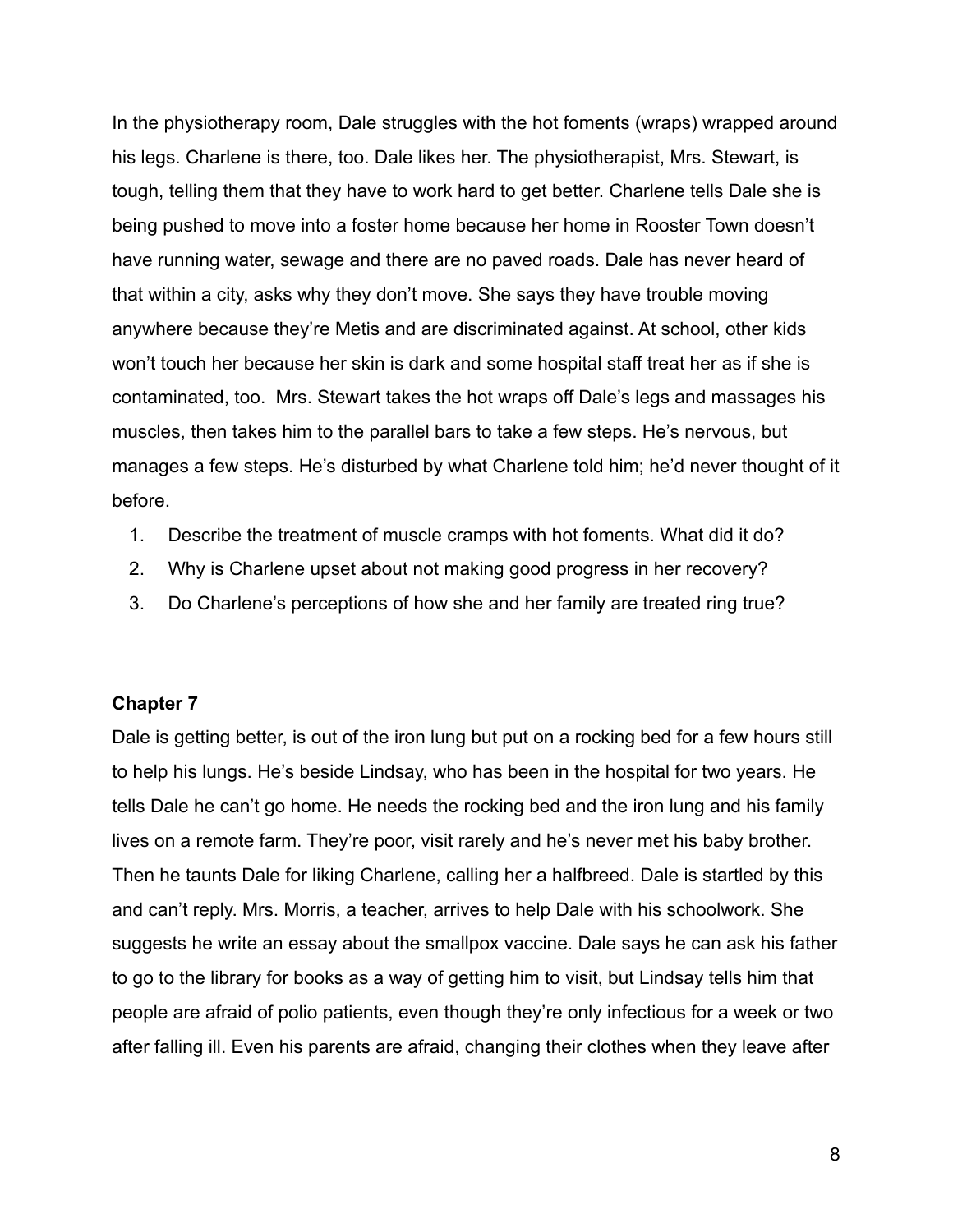their visits. Lindsay tells him the hospital burns everything you have when you leave. Dale is repulsed by Lindsay.

- 1. Where did Lindsay learn his attitudes toward the Metis?
- 2. Why were people afraid of polio victims and anything they touched? Was this fear valid?

### **Chapter 8**

Dale is distracted, thinking about his mother and comments he remembers she made. She objected to people of different religions going out or getting married. He worries about what she would think about him liking someone who was a different colour. Another girl, Karen, wobbles up and teases him about liking Charlene, who arrives soon after in her wheelchair. The two girls start to giggle and begin planning a fashion show. George arrives and the girls go off, teasing him that he needs to get a brushcut to be part of it. George tells Dale his story, that his doctor thought he was faking illness. His parents had better sense. They put him in the car and drove him to the city, and he's been there for eight months. He can likely go home. His father is refitting the house, but he feels useless - he'll never be able to fulfill his dream of taking over the family farm with his brother. He confides that he knows Karen likes him and he likes her as well, but doesn't want to encourage her because of his condition. Dale asks him what he thinks of Lindsay. George says his father has also made remarks about her, that he shouldn't get any ideas about liking her. An orderly comes by with ice cream cups but doesn't help the boys open them. They ask Miss Clements, the rude nurse, who gruffly opens them. A supervisor sees this and calls her out of the ward.

- 1. Describe Dale's mother's attitudes about relationships?
- 2. Why does this bother Dale?
- 3. Describe the psychological effects of polio on its victims?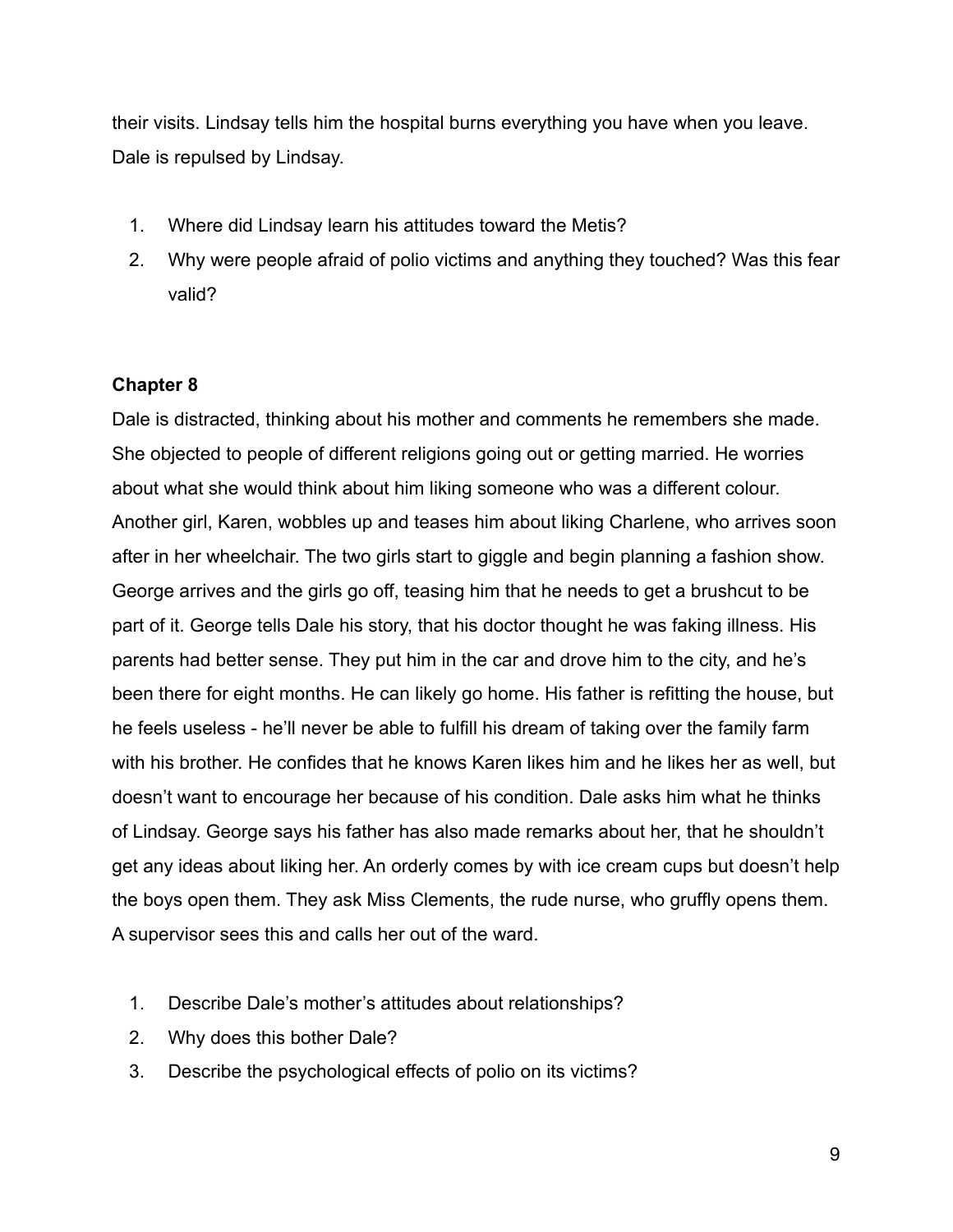### **Chapter 9**

The kids organize an illegal after-hours wheelchair race in the boys' ward. They run heats and the final is a nail biter, with Albert winning. Lindsay taunts Dale about Charlene from his iron lung, making kissing faces at him. The kids are all excited and start planning a talent show. George collapses just as an orderly arrives in the room and is whisked away.

- 1. Why did the kids organize activities after the official lights out?
- 2. Why is Lindsay taunting Dale?

#### **Chapter 10**

Dale is despondent, unsure of how to deal with Lindsay. He is intimidated by his sneering, so begins to shun Charlene to protect himself. The nursing staff are silent today as they work, which the kids think is because of their illegal race the night before. It turns out it's because the staff are upset about the news that the polio vaccine may have failed in California, where eleven vaccinated children have died. Charlene figures out why Dale is ignoring her and leaves.

- 1. What happened to children in California? Did any deaths occur in Canada?
- 2. What's going on in Dale's mind about Charlene?
- 3. How does Charlene react?

#### **Chapter 11**

It's a hot afternoon on the wards, even with the windows open. Dale is visited by thoughts of his mother at this time of day, but then a real visitor shows up: his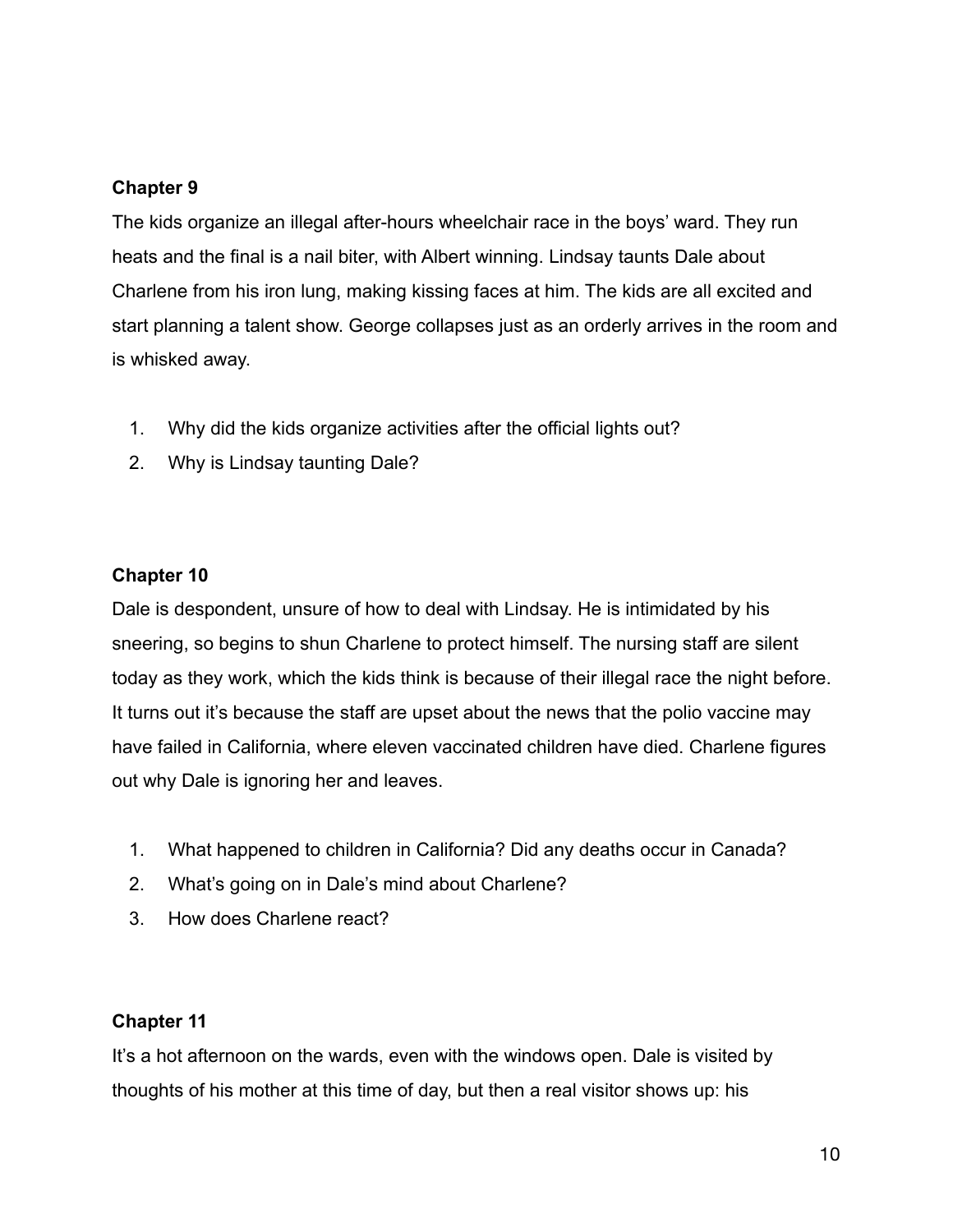grandmother, for the very first time. She doesn't admit that she was afraid to come but she's reluctant to make physical contact; they make small talk, then she breaks down, telling Dale that his little brother, Brent, has been in the children's ward on an iron lung for several days. Dale is stunned. All the boys on the ward have been listening.

- 1. Describe the leisure-time activities of children on the wards in the hospital.
- 2. Why has Grandma not visited Dale?
- 3. Why does Grandma say that Dale wasn't informed about Brent being in the hospital?

### **Chapter 12**

Dale is getting stronger - he can now walk with braces. He visits Brent in the children's ward in the basement, where he is shocked to see the little boy in an iron lung. Brent is excited to see him. Dale learns that their father did not allow Brent to have a vaccination, that their dad has visited Brent, but not him. The Canadian government has decided their vaccine supply is safe and will restart their program of inoculation of young children. Charlene is there, walking with braces, but not well. She has been reading to Brent, which pricks at Dale's conscience, since he had not been reading to his little brother. Dale apologizes to Charlene, but she rebuffs him.

- 1. Why is Dale upset at what he learns from Brent?
- 2. Why does he feel guilty when he sees Charlene engaging with Brent and the other kids?
- 3. Why does Charlene refuse to have anything more to do with Dale?

## **Chapter 13**

Dale has made enough progress that he can be discharged on Saturday. He goes to visit Brent and reads some stories to him. They talk about missing their mom and how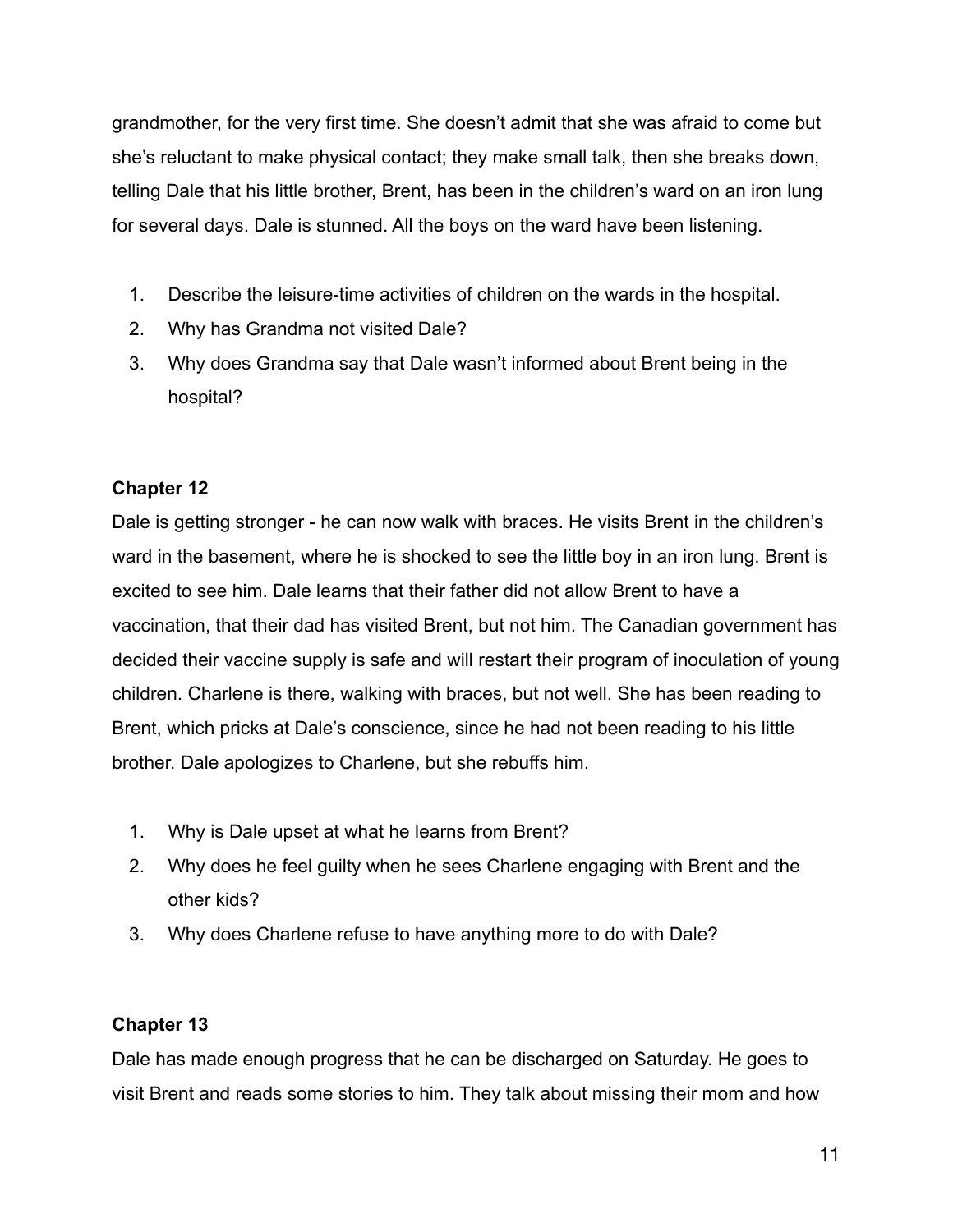dad is suffering, crying in the night but not admitting his grief. He goes to tell George, who is not doing well in his iron lung. Karen stays by his side. Lindsay mocks him again, and Dale finally tells him off. His father arrives to an awkward reception. They leave together, but Dale assures his friends he'll be back to visit on Monday when he has physiotherapy.

- 1. What are Brent's fears?
- 2. Describe the relationship between Dale and his father?
- 3. Is going home exciting for Dale or a scary step?

### **Chapter 14**

Dale has been home for two days, but he and his father have had only conversations about trivial things. His father hasn't asked him any questions about how he feels, nor said a word about Brent's predicament. Dad goes to work and Dale takes his porridge out to the front steps. It's the last week of June, a sunny day and little children are skipping up the sidewalk to school. Suddenly, Paul appears with other friends on the way to junior high. Dale and Paul greet each other uncomfortably. Paul tells Dale he hasn't informed their coach that he might leave the team. Dale is incensed, says Paul isn't thinking about the welfare of the team. Paul says he has to think of himself, and his ambitions. They part unhappily.

- 1. Why has Dad not asked Dale about his experience with polio?
- 2. Why doesn't Paul want to go up the sidewalk to greet Dale?
- 3. What are the considerations both Dale and Paul are thinking about with regard to their hockey team?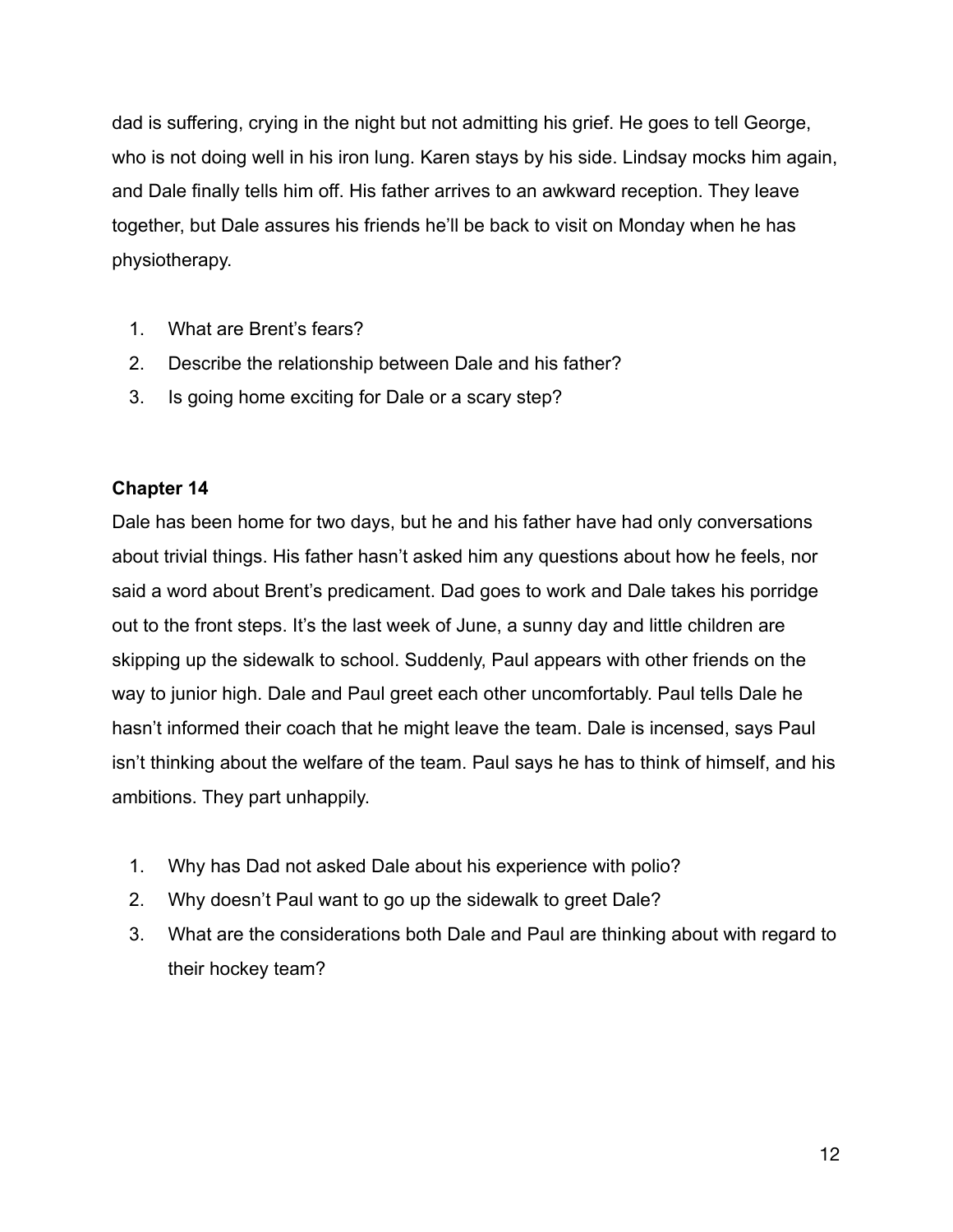#### **Chapter 15**

Dale gets a ride back to the hospital with his neighbour, Mrs. Winocur, who has promised to give him a cooking lesson later. He goes up to his old ward where he is greeted warmly, but everyone is busy with their schooling or care and they don't have time to talk. He realizes he doesn't belong there anymore. He goes down to see Brent, who is under the impression he'll be getting out of the iron lung soon, but a glance from a nurse tells Dale differently. Brent tells Dale that Dr. Barsky has taught him to play chess. Dr. Barsky hasn't been to the hospital for a few days and Brent doesn't know when he'll be back. The two boys play and Brent wins easily. After their visit, Dale goes to visit George, who is getting worse and understands he is dying. Dale is depressed and heads up to the sunporch to await his ride home, but Charlene is there, alone, upset at her own prospects. She isn't happy to see him, but reveals she is being pressured to live in a foster home so she can do better in life than living with her parents in Rooster Town. Mrs. Morris finds Dale there. He gives her his essay and he expresses his shock that people rejected smallpox vaccines based on superstition, when it was proven safe and the disease killed millions. He also confesses to her that Lindsay intimidated him and he allowed that influence to damage his relationship with Charlene. He also says he's embarrassed about his mother's discriminatory views. Mrs. Morris tells him it may not be possible to repair it, but he's learned an important lesson about taking a stand against racism and bullying.

- 1. Why will leaving Charlene's family supposedly give her better opportunities in life?
- 2. Why did people reject the smallpox vaccine despite the danger of the disease, which killed millions?
- 3. What advice does Mrs.Morris give Dale about relationships?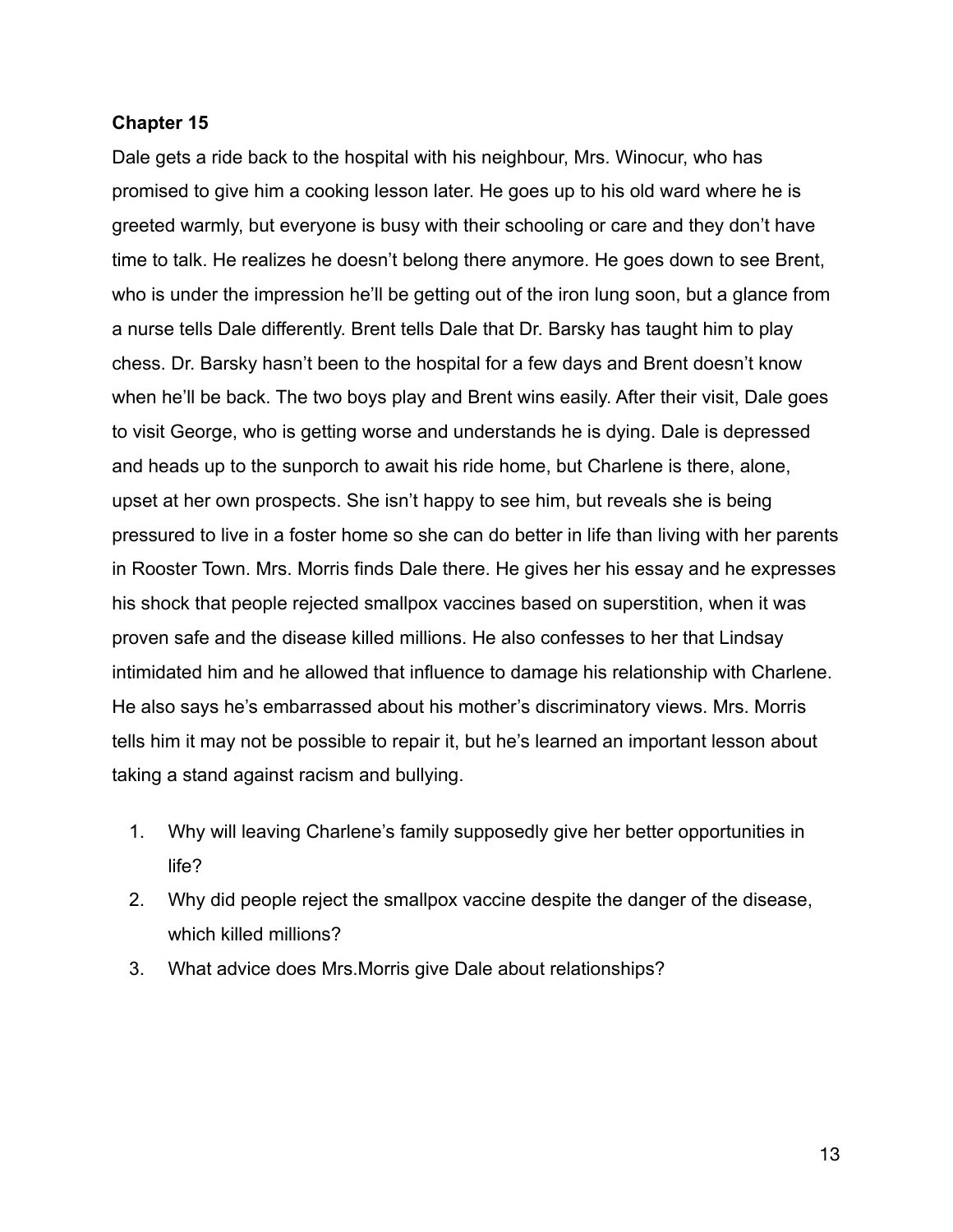#### **Chapter 16**

Dale takes transit to Rooster Town. He wants to see how Charlene lives. He arrives, noticing that on one side of the thoroughfare is a cookie cutter suburb of small neat homes and even, paved streets. But Rooster Town has no roads, the houses are spaced unevenly on large plots of land and are all different - some family-sized, some shacks, all with outhouses. He wanders in the heat and is offered directions to Charlene's house by a man carrying water to his house. He gives Dale some water. Dale is embarrassed and feels he's intruded on Charlene's life, but has a better understanding of the pressures she's feeling. He admits to himself that she and her family are being discriminated against because of their colour and their status, that they have no chance against the developers who want their land.

- 1. Describe Rooster Town and the difference between houses on the other side of the road.
- 2. Why does Dale think Charlene's family will have to move?

### **Chapter 17**

Dale and his father have an argument. His dad accuses him of malingering, using polio as an excuse not to work. Dale flees the house, riding his bike to the community center where Mr. Leah is sorting sports equipment. Mr. Leah greets him warmly. Dale tries to show him that he's fully recovered, running around the inside of the rink. The discussion turns to the coming hockey season. Mr. Leah assures Dale he'll be invited to try out, but reminds him that he has to compete - against Paul, if he stays, but also against the new players moving up. Dale is devastated and disheartened. He gets on his bike, unhappy with his home and what was his home away from home.

1. Why does Dale's dad ignore his son's polio? Why does he accuse him of being lazy?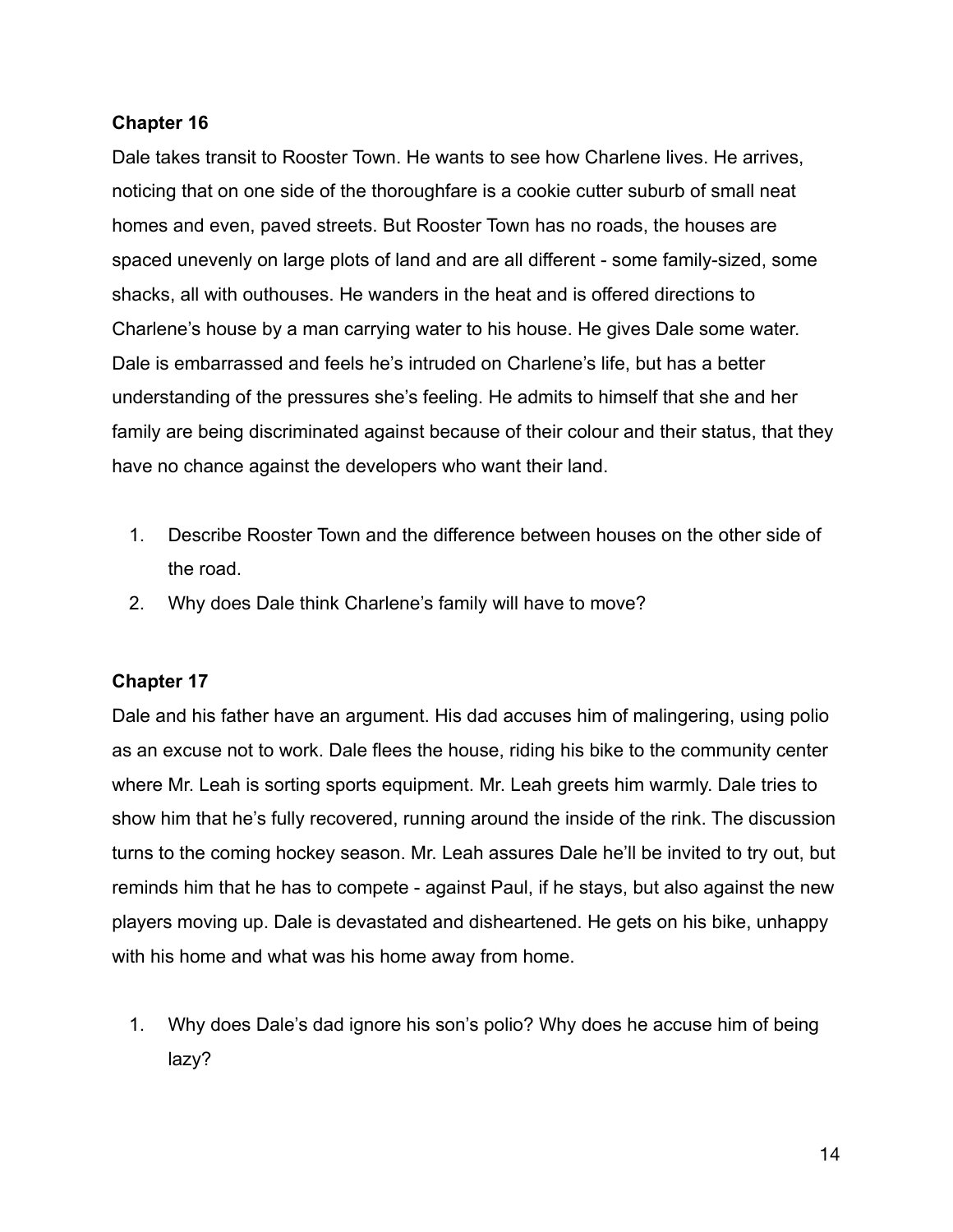2. What challenges does Dale now face on the hockey team?

#### **Chapter 18**

Dale and his father go back to the hospital to see the talent show. Peter is collecting signatures on a telegram of thanks to send to Jonas Salk that will be 70 yards long. Brent is there, still in an iron lung. Dale speaks with Karen briefly, but she seems distracted. She's the announcer for the talent show and introduces the performances. Charlene is involved with one act with little kids. All the acts are warmly received. Karen introduces Dr. Barsky who had been absent, having contracted polio himself. He is warmly applauded. Dr. Barsky plays a game of speed chess with Brent, who beats him. Dale's dad is deeply moved. The final act is a fashion show, with Charlene coming out at the end and Karen announcing that Charlene is being discharged that day. After the show, Dale tries to speak with her. She sees him, but doesn't stop on her way out. Karen stops Dale and tells her how hurt Charlene felt. He asks her about George, but she becomes flushed and runs away. Miss Nelson tells Dale that George died. Peter tells Dale that Karen has been devastated by George's death, and that Lindsay was also upset, to everyone's surprise.

- 1. Why did the kids put on the talent show?
- 2. How did the acts the kids performed show off their polio experience? Why are the parents emotional at seeing the performances?
- 3. Why is Brent's chess win an important accomplishment for other kids to see?

### **Chapter 19**

Dale and his dad return home on the streetcar. The father is silent, as usual, but when they get off the streetcar starts to talk freely about how he enjoys working as a mechanic at the local garage. Dale is silent. The neighbours they see on the way home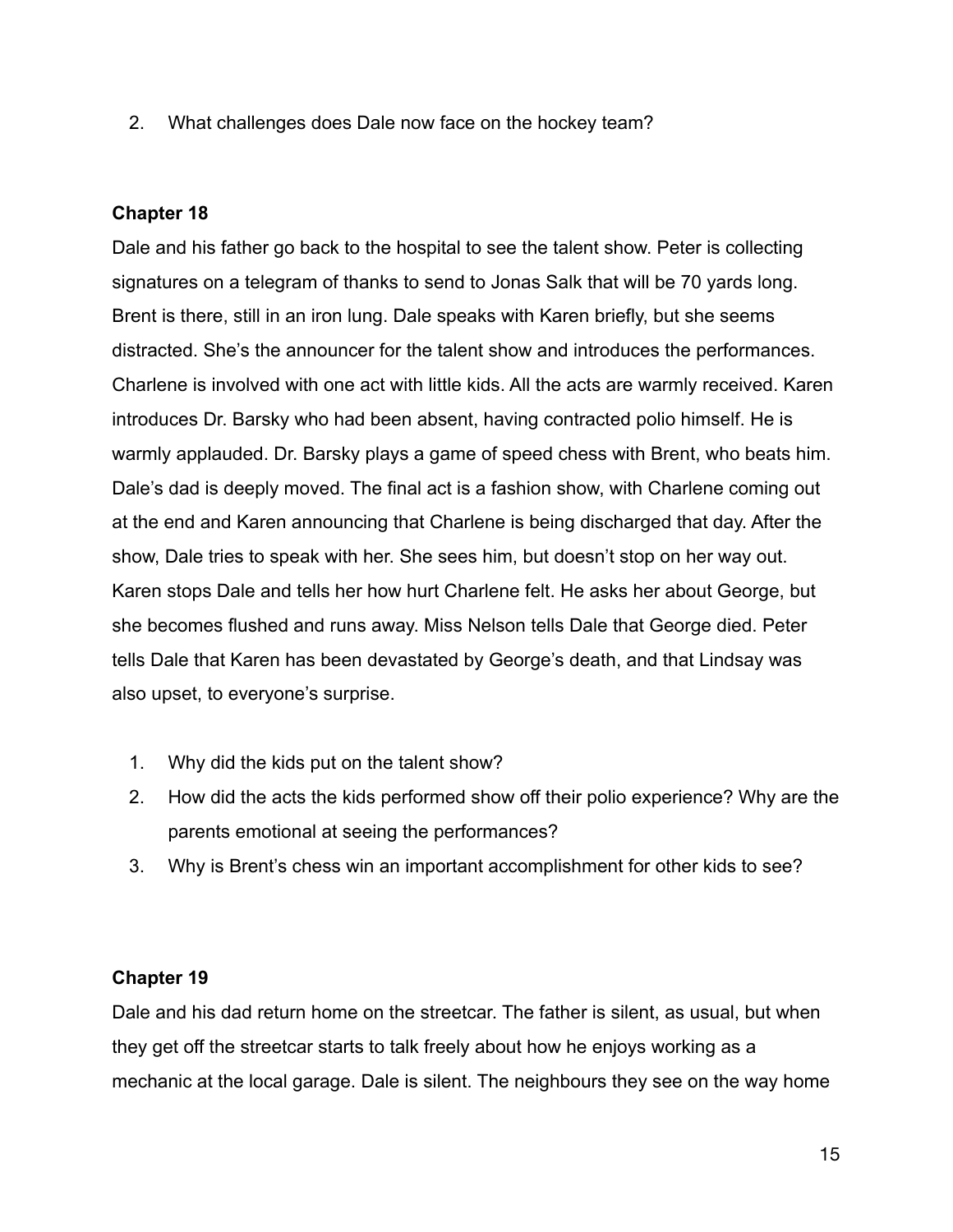wave, but don't extend an invitation to talk. When they get home, Dale's father says "That was a good day." Dale explodes in anger, reminding his father that because he refused to allow Brent to be vaccinated, every day is the same for the little boy. He also blames his father for his mother's death, accusing him of belittling her when she complained of feeling weak, afraid to spend money on a doctor. The father fights back, recounting stories of his childhood when a doctor's attention didn't help. Dale shouts at him and his lack of logic, tells him that he cares more about saving money than safeguarding his family's health. The father says the doctors weren't sure she could have been saved; Dale counters that they would have tried, that doctors educate themselves in science for that purpose, whereas Dad knows nothing, but makes up logic to suit his position. Dale leaves and walks the street for hours, cursing. He finally comes home, knowing he needs his father and his father needs him, and that his mother would have wanted them to reconcile. Dad is still sitting in the steaming hot porch. Dale pulls him up and they go into the house together.

- 1. Why is Dale angry about his father's chatter about his work?
- 2. What's his father's logic for the decisions he has made in life about doctors?
- 3. What is Dale's response to his father's stories?
- 4. Why does Dale come back to his dad?

#### **Chapter 20**

Mrs. Stewart tells Dale she considers him fully recovered. She tells him that Miss Clements, the nasty nurse, is no longer employed at the hospital. He and his father work around the house every evening and Dad opens up about how he and his mother met - at a dance during World War II. Dad says he misses her a great deal. Dale confides the mess he made with Charlene and asks about Mom's negative statements about people marrying out of their religion. He's surprised that Dad tells him to reject his mother's ideas about that. He advises Dale that if he likes someone enough, he should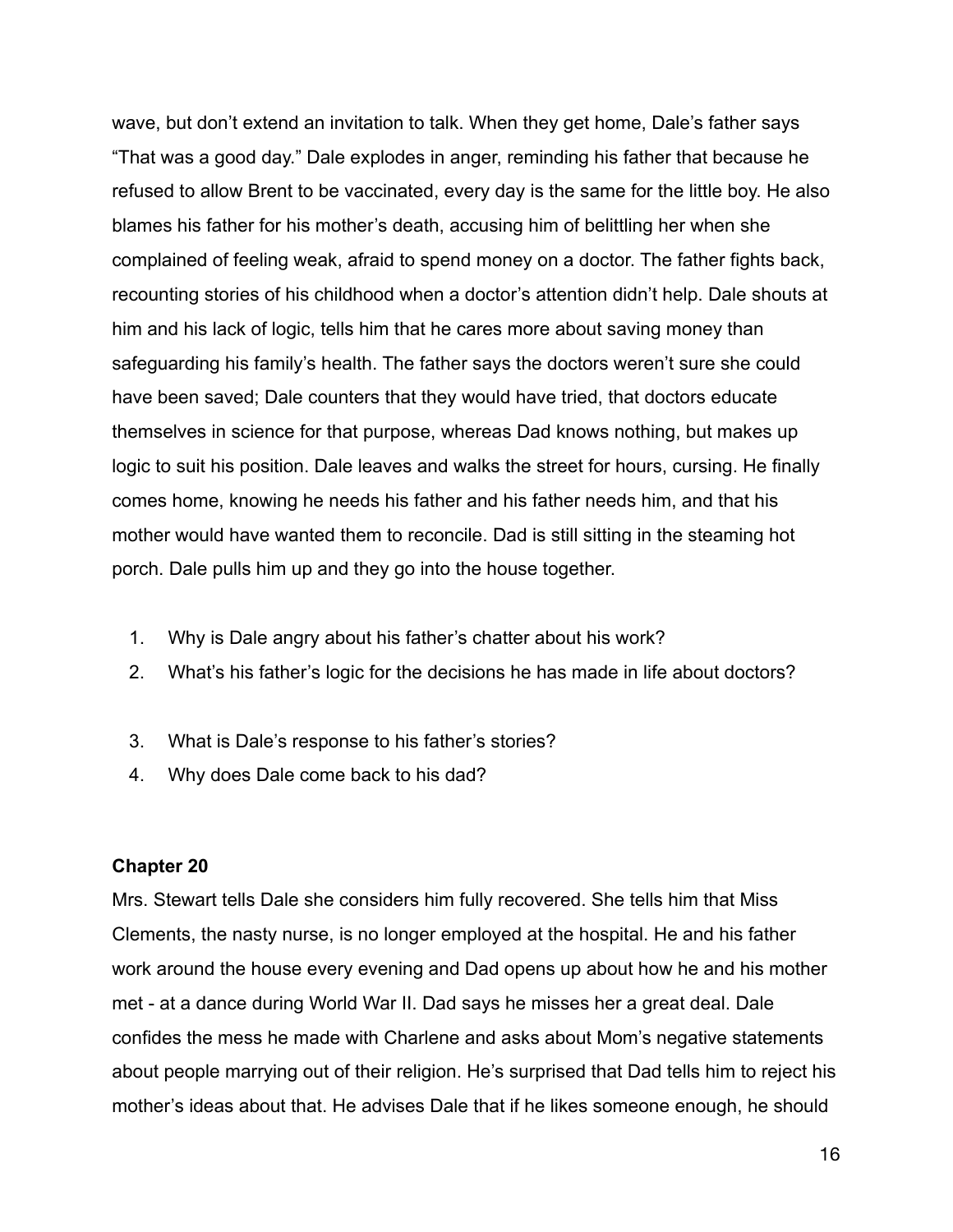stand with her, but acknowledges some people will try to discriminate against them. Dad and Dale are remodeling the house for Brent's return, with help from Mr. Winocur. Brent cannot breathe on his own and will be in an iron lung at least until his muscles are strong enough for him to learn how to frog breathe. The father is upset at this news, obviously feels guilty. The hospital will send aides, Grandma has offered to help and plans to surprise him with a gift of goldfish he can watch. Mrs. Morris has been hired to educate him. Dad tells Brent he will buy a television so they can watch hockey together, and he's buying a budgie to keep him company, Dr. Barsky asks if he can come over to play chess with Brent and says he'll sign him up to a postal league. Brent is looking forward to going home and says he'll teach his dad how to play chess. Dale tells Brent he's taken over the cooking and they're eating better meals now.

School began, and after initial discomfort, the other kids are now at ease with Dale. In November, Dale helps hose down the rink at the community center to make the ice. He learns that Paul won the starter position at Northwood. He's facing the tryouts at Perth.

- 1. What does Dale learn while he and dad are fixing up the house on summer evenings.
- 2. How will Brent be able to live safely at home?

#### **Chapter 21**

Dale is suited up with the rest of the team for the first game of the season - against Northwood. Dale suddenly feels nauseated and dizzy, fearful that polio may have returned. The sensations subside and he skates out onto the rink and over to the bench. He's the backup goalie. Paul sees him and they exchange a brief greeting. Dale's dad is watching from outside the boards, chatting with Paul's dad. Grandma is staying with Brent, who is teaching her to play chess. The game is fast and fun, and Perth wins with the new starting goalie. Paul skates over when it's done and apologizes for his words.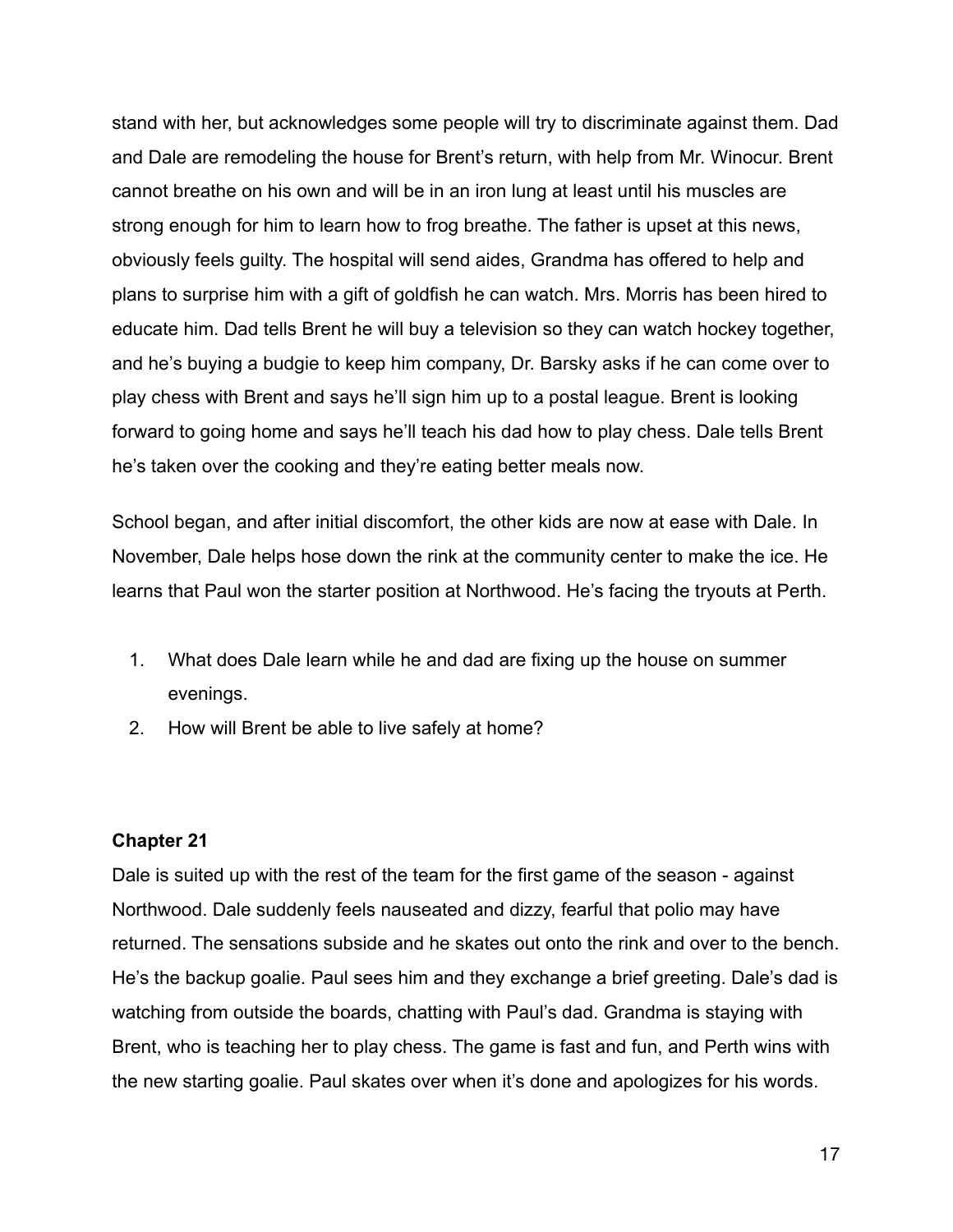The boys make arrangements to get together. The team is excited about their win. Dale dresses and goes to see Mr. Leah in his office. Dale tells Mr. Leah he's decided not to play in the league. He'll play scrub hockey only so he can help out with Brent. Mr. Leah tells Dale not to give up, that he can still achieve his goals to play in the NHL. He tells Dale he also had polio as a child, so is hopeful for his recovery and success. Dale offers instead to help coach and shows him his diary with sketches and commentary on games. Mr. Leah studies the entries and offers Dale the chance to write short articles for the Winnipeg Free Press, where he is the sports editor. He will pay him. Dale is thrilled at the chance to write about his passion and thrilled about earning money so he can help pay for the television they're saving for.

- 1. What is Dale's fear as he waits for the game to begin?
- 2. What are Dale's plans for the coming season?
- 3. How does Mr. Leah advance Dale's hopes to be involved in hockey?
- 4. What does Mr. Leah tell Dale about his own life?

#### **Chapter 22**

Dale walks up the steps to the St. John's Library and returns books to the children's department. He checks the card catalogue for books on chess for Brent and goes over to the stacks, where he sees Charlene looking at books on the shelves. She is wearing braces and using a crutch. She tells Dale her family moved into the neighbourhood and she goes to St. John's across the street. She's made some new friends but also experiences discrimination because she's disabled and because she's Metis. Her three little sisters interrupt as often as possible. She playfully banishes them to a table. She and Dale exchange further information about Karen and Lindsay. Charlene concludes Karen will recover from losing George as she goes forward in life, that Lindsay has indicated he doesn't want to be the person he was. Dale wonders what other negative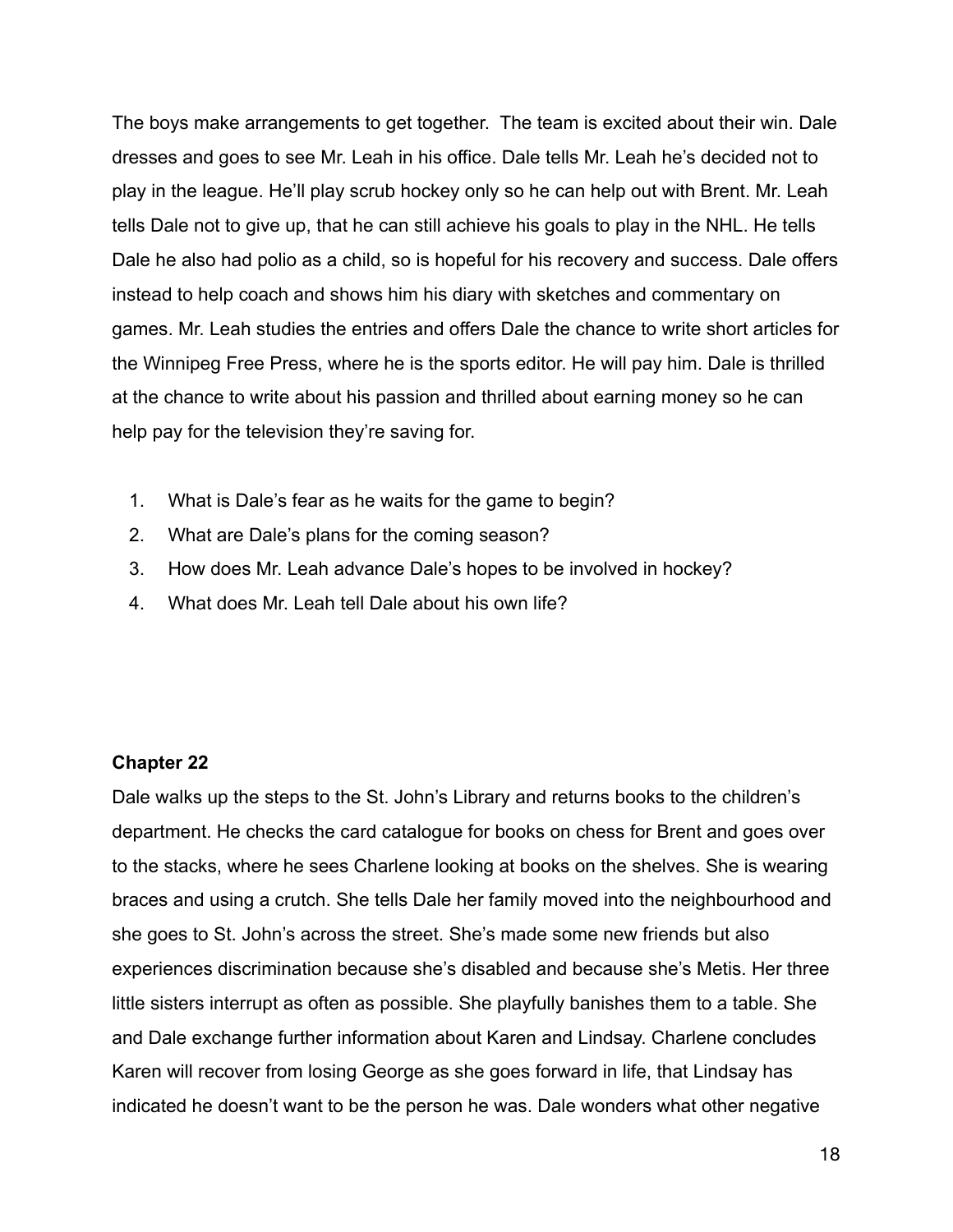lessons Lindsay will have to unlearn. Charlene says they all have second chances at life and says when she was at her lowest moments, Morley provided her with inspiration to pursue her goal of being a nurse by bringing his disabled aunt to visit her. The woman also walks with crutches, the result of malnutrition during World War II, but she was determined to be a nurse and works in Winnipeg now. Charlene says she's determined not to let her handicap stop her and does whatever she can to earn money, saving for the future. Mrs. Stewart said she would help her study. Dale tells her that Brent is still in an iron lung, but will have a second chance through chess. He tells her about his new activities. The conversation ends and Dale prepares to leave, but comes back to tell Charlene that he will be back at the library the following Saturday, proposing they see each other. Charlene doesn't reply so he turns to go when she calls him back and, without looking at him, says she will be there, without her younger sisters to bother them. Dale's heart skips as his books are stamped and he heads up the stairs.

- 1. Why is Dale at the library?
- 2. Describe Charlene's level of recovery.
- 3. According to Dale, what lessons does Lindsay have to unlearn from his parents?
- 4. What are the second chances each of the characters have an opportunity for?

#### **Inquiry Questions**

## **Investigate one of the following topics and relate the information you find to the text of** *Second Chances* **AND the situation in Canada and the world today**

1. Research the way a vaccine works in the body.

2. Research the history of immunology and the development of vaccines for various diseases.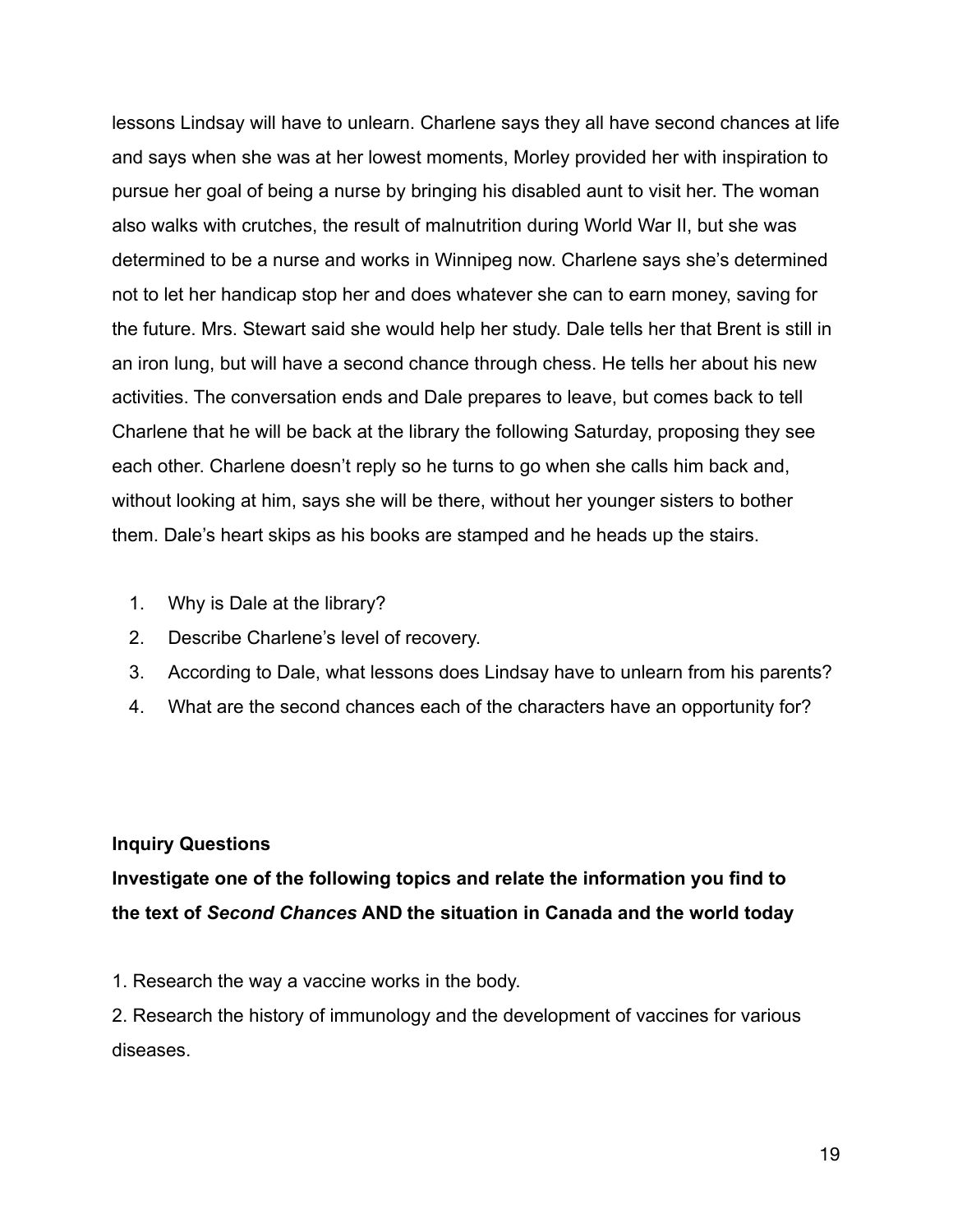3. Research the history of disease incidence over the centuries in different countries as vaccines were developed.

4. Research the history of vaccine resistance in different eras, including scientific evidence and other motives.

5. Research the history of polio and how it developed into epidemics.

6. Research the Spanish flu epidemic of 1918, its origins, spread and consequences.

7. Research the history of polio vaccine development from the 1930s to the 1960s.

8. Research the effect of polio vaccination programs worldwide over the decades.

9. Research the history of vaccination development and disease incidence for other diseases - rabies, smallpox, pertussis, diphtheria, tetanus, scarlet fever, measles, mumps, influenza, meningitis and others.

10. What is the basis for and history of the current anti-vaxx movement? Discuss its scientific basis or other motivations.

11. What has been the effect of vaccine hesitancy on disease incidence around the world?

12. Research the history of the Metis in their role in the founding of the province of Manitoba.

13. Research the history of how the Metis were treated after the founding of the province of Manitoba.

14. Why did Metis communities like Rooster Town exist?

15. What forces were used to eliminate Rooster Town and what were the consequences.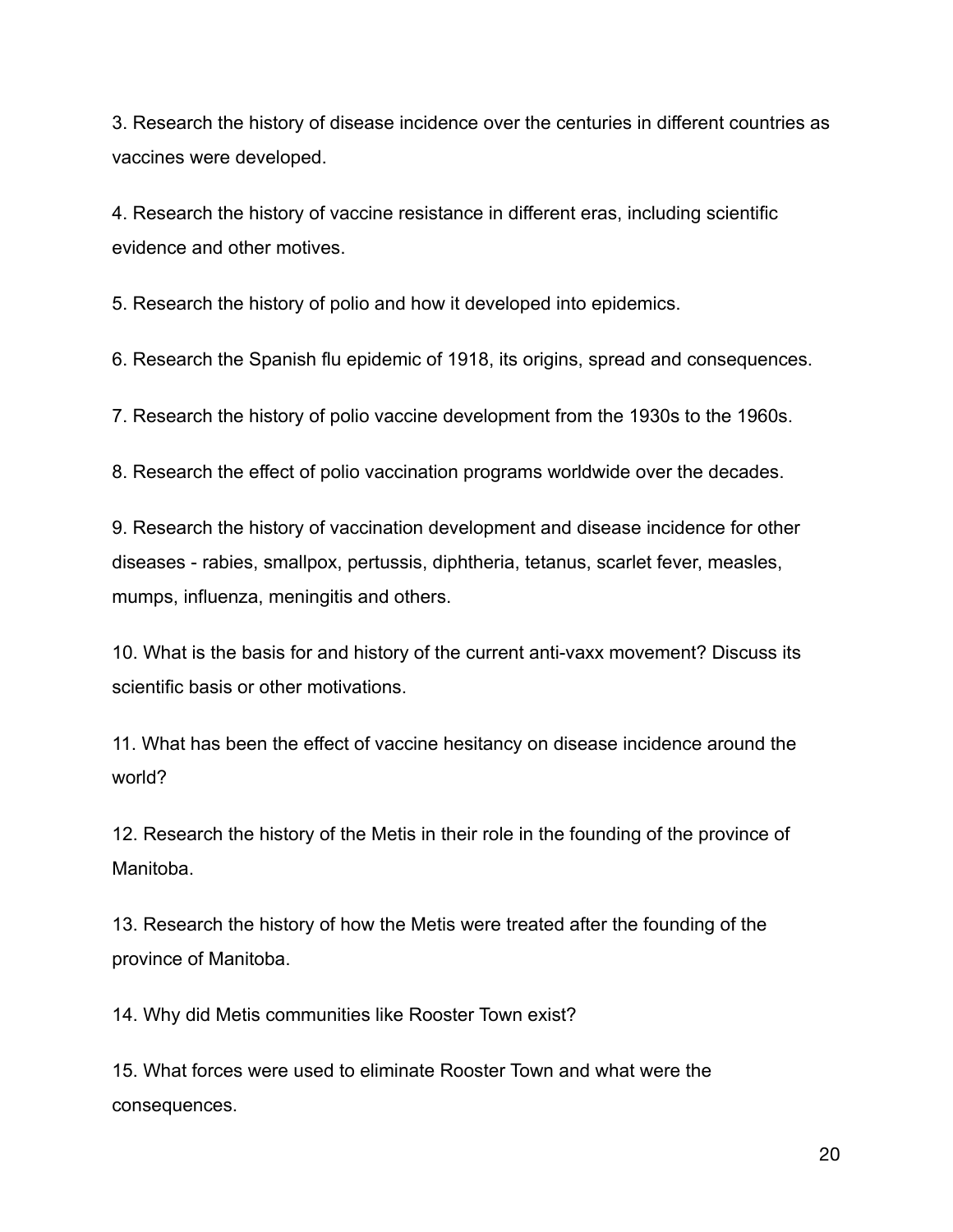### **Essay topics**

How does journal writing help Dale work his way through his personal problems?

Dale's mom tells Dale to only play with Brent as she does not want him to catch polio from others. Given our recent situations with isolation during the Covid-19 pandemic, how do you relate?

#### **Debates**

1. Vaccines should be mandatory to save lives

#### **Vs**

Vaccines should be an individual choice

2. People should only have romantic relationships or marry within their own religious or ethnic group

#### **Vs**

Love is love is love, and that makes for a better world.

3. A sports phenom should have the support from family and coaches needed to reach the top in their chosen activity

#### **Vs**

Athletes should recognize their families' needs and their education may prevent them from becoming sports stars, and they need to realize they can make the best out of any situation.

## **Second Chances Teachers' Resource**

*Second Chances* offers many opportunities to understand a variety of social issues relevant to today. To support this, we have prepared vocabulary and drama activities. You know your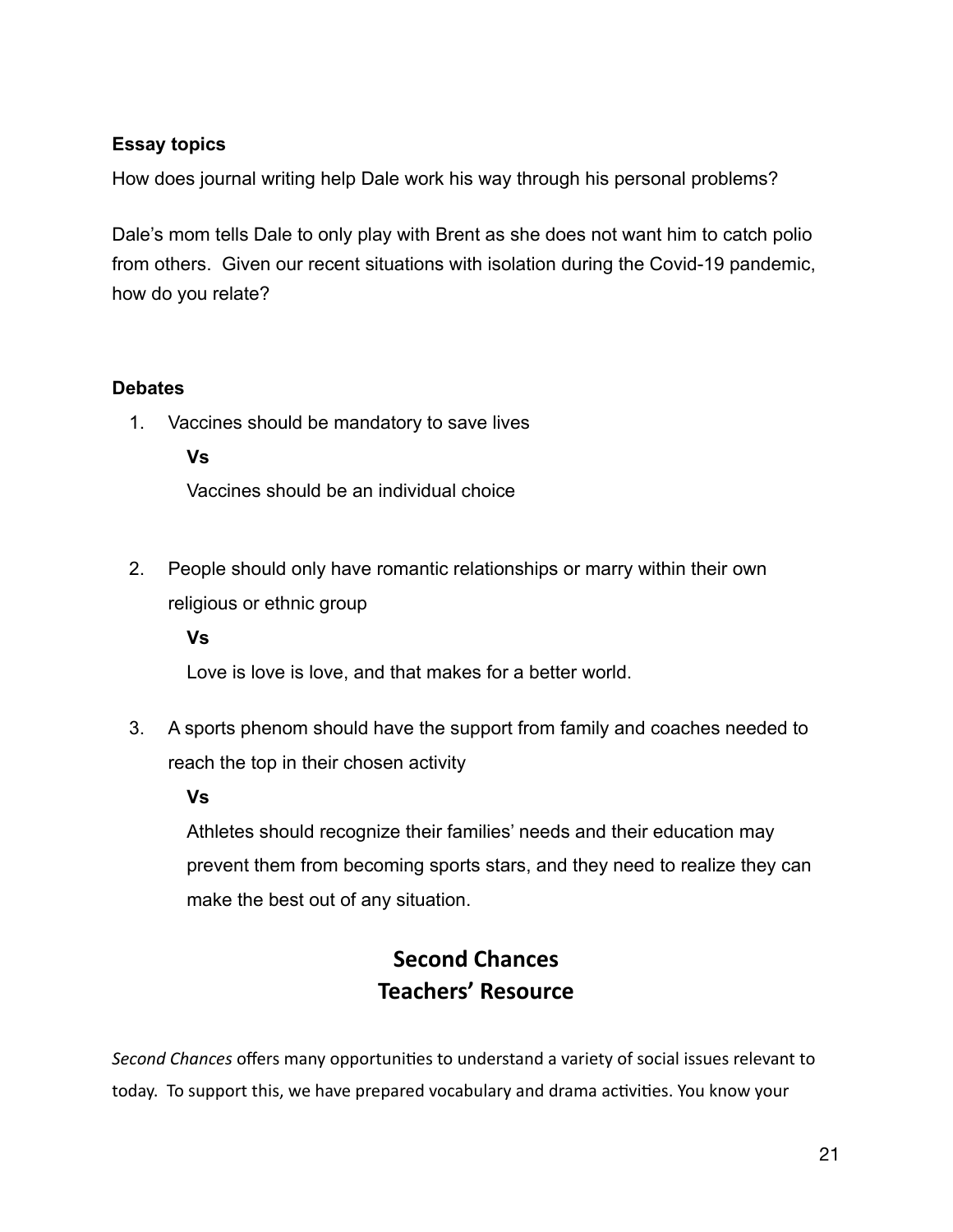students best so please use these supplemental activities as you see fit. Following are suggestions.

To develop vocabulary and understanding, included are Word Searches, Crosswords and a Who's Who. The Word Searches are titled according to the chapters in which the are words are found and can be done in advance or while reading the chapters. We suggest doing them in small groups or with a partner. The vocabulary includes words students may not recognize. Additionally, words that are important to the development of the story and its characters' words have been carefully selected. Please encourage students to discuss the words as they work together.

 The Crosswords are also titled by chapters and designed to be completed after reading. Again, please encourage students to work together and engage in the words' meanings and why they are important to *Second Chances.* The crossword worksheets are available with or without a word bank.

The Who's Who, must be done when the novel is completed. It is a fun activity which explores students' understanding of the characters and how they move the story forward.

Please foster class discussion in all these exercises. Hopefully, they will help springboard other writing/class activities. Be creative! Also, each can be used again for assessment purposes.

#### *Second Chances* **Drama Activities**

Drama activities are a great way for students to engage with a novel and its message beyond the printed word. We have included 3 simple activities that can be easily done in a classroom. They promote understanding of text and plot, predicting what happens next, and imagining oneself in the situation.

#### **Activity 1 I Am**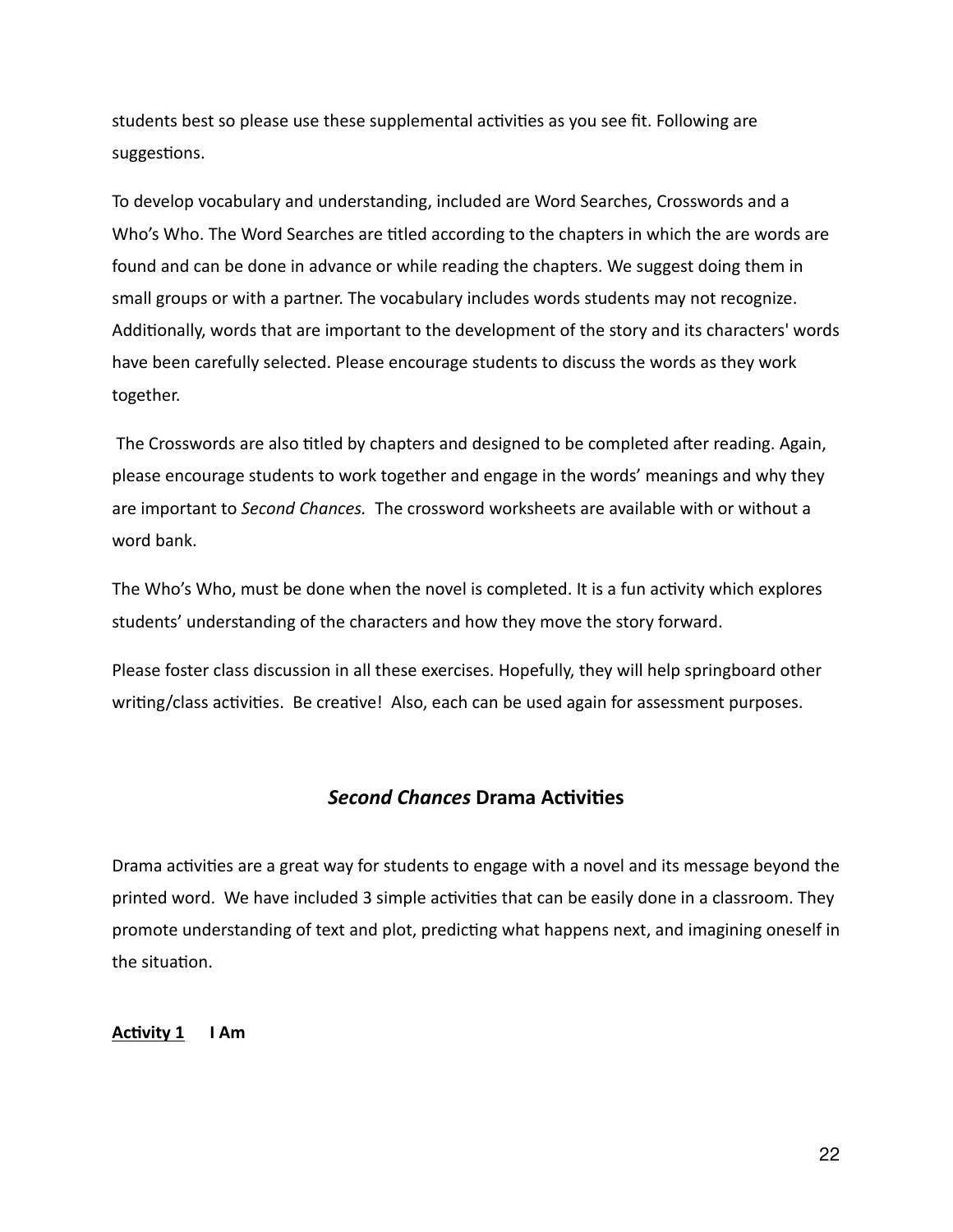Each student is assigned a character from chapters 2 - 4. Students go around the circle and introduce themselves as the character and give one or two pieces of information about themselves based on these chapters. A small, soft ball is tossed to a student to indicate it's their turn. Examples follow.

Student 1 Hi. My name is Dal. I am 13 years old. I like to play hockey. Today I'm not feeling well *(passes the ball to a student across the circle)*

Student 2 Hello, I am Paul, Dale's friend. I play hockey too. I might move which means I would no longer play with Dale. My grandparents have a T.V.. *(passes the ball to a student across the circle)*

Student 3 Good evening. I'm Foster Hewitt and I'm a sports broadcaster. It is April 14, 1955 and I'm reporting on the Stanley Cup. *(passes the ball to a student across the circle)*

Student 4 Hello. I am Brent. I am Dale's 6-year-old brother. I like listening to the game on the radio. *(passes the ball to a student across the circle)*

This continues until all students have had a turn. A brief group discussion follows to summarize,

talk about new insights, or clear up any misunderstandings. Please note, it's okay if there are duplicate characters. For example, if there are 2 Dales, encourage each to give new information.

#### **Activity 2 I Predict**

Passing the ball continues but this time, each student while still in character, gives a quick predication of what they think might happen next.

Student 1 I'm Dale. My journal has great hockey tips. I'm going to keep writing down hockey moves in the journal my mom gave me.

Student 2 I'm Dale's dad. There is so much work in this home. Dale and Brent will have to help more.

23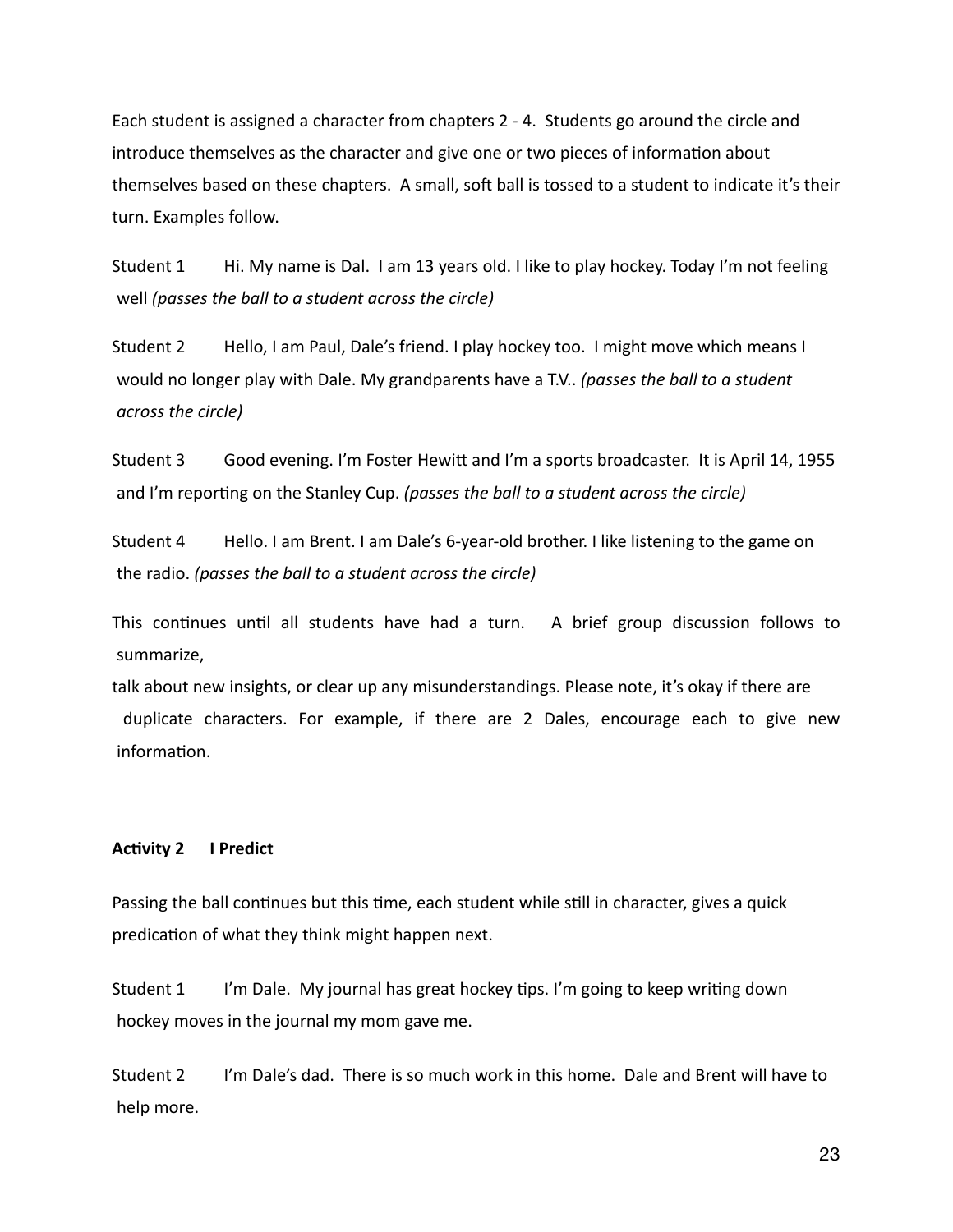Student 3 I'm Paul. My butterfly goalie move is getting me in net first.

Continue until all have had a turn and follow with a discussion or a quick written reflection.

Activities 1 and 2 can be revisited every few chapters and can lead to writing or research assignments.

#### **Activity 3 Tableau**

If you are unfamiliar with tableau, there are many resources on the internet. The ThoughtCo. is one of many.

In tableau students create a still image of an event or situation in *Second Chances.* They pose and freeze until everyone has joined the whole group picture.

3a. WARM UP - Whole group Tableau

Determine a "performance space" (an open space in the classroom).

Students are asked to recreate a scene of a chapter. One at a time, they quickly *go into* the performance space, *state* **who** or **what** they represent, *pose* and *freeze* until everyone is part of the whole group tableau. This works well with 5-8 students per group. Create the entire tableau, take a quick peak around. Then break. An example follows.

 Student 1 "I am Dr. Barsky at the hospital." *(poses as if holding medicine in his hands and freezes in the pose)* 

 Student 2 "I am a patient in the iron lung." *(poses as if in a machine and freezes in the pose)* 

 Student 3 "I am the iron lung machine." *(poses as a circle shape around the "patient" and freezes in the pose)*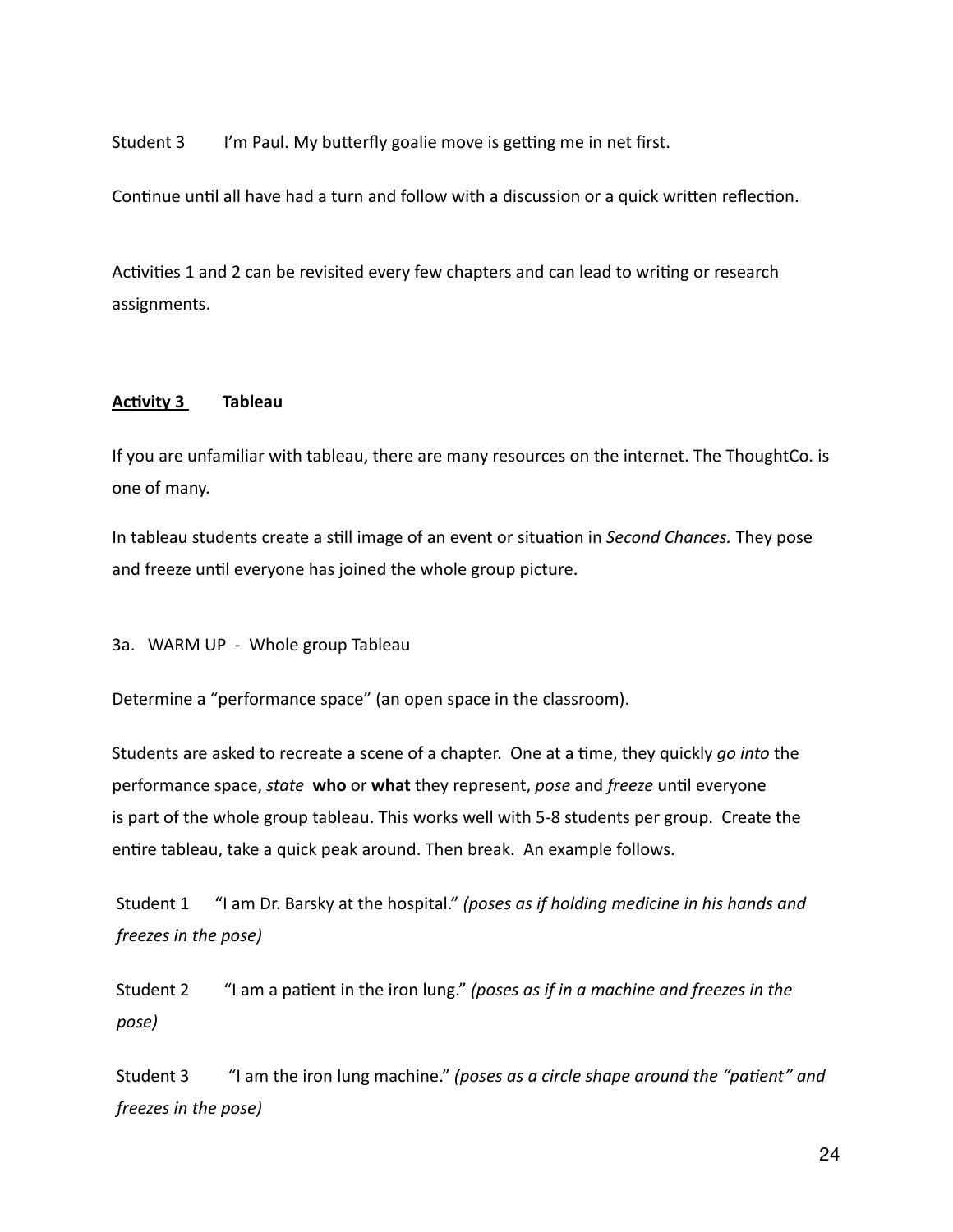Student 4 "I am a nurse helping Dale. I think the white mask I'm wearing scares him a bit. He can't see my face." *(poses near the head of the "patient" and freezes in the pose)*

Student 5 "I am an orderly. The linen cart I'm wheeling in makes a lot of noise." *(poses as if pushing a trolly cart and freezes in the pose)*

Once everyone is part of the whole image the students take a quick peak around. As a group, decide if you are pleased with the tableau. Are any characters missing? Is the mood represented accurately? Are any important features missing? Ask student for their observations. You may decide to recreate the same scene with students playing different roles, or move on to another chapter and create another tableau. You may use this tableau to initiate a writing assignment or discuss possible misinterpretations.

The whole group tableau is meant to be very engaging, fun and can be noisy. Generally, students have a great time working as a group and exploring the text.

#### 3b. SMALL GROUP TABLEAU

Students are divided into smaller groups. Each group decides on or is assigned a significant event in a chapter. Groups are given a few minutes to decide on and rehearse the essential details. One group at a time performs their tableau. The process is different than the Warm Up.

Step 1 – The first group creates their tableau in silence and holds for a few seconds. Step 2 - One at a time, each character steps out of the tableau, faces the audience. He or she explains who or what they are (in the scene), and what they are doing or why they are important to the scene. Be sure to give information about character, or plot development. Students need to demonstrate the emotions of the character as well. The student then returns to the tableau in position. Continue until each character has performed.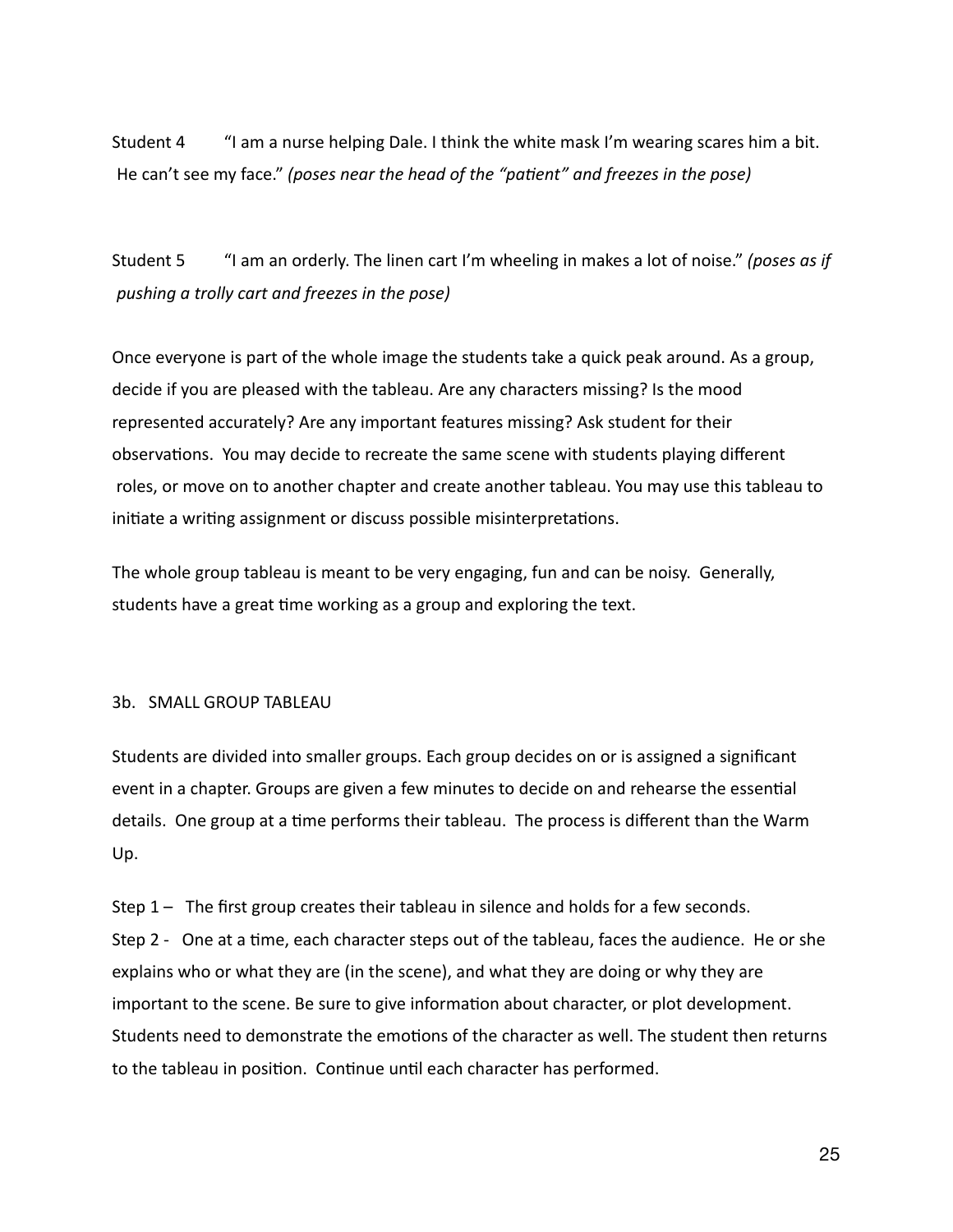PLEASE NOTE This works very well when students are cued to step out of the tableau with an unobtrusive, gentle tap on the shoulder from the teacher. Also, this tableau is more focused and thoughtful than the whole group warmup. Encourage students to look beyond the printed word to better appreciate the characters and what's happening.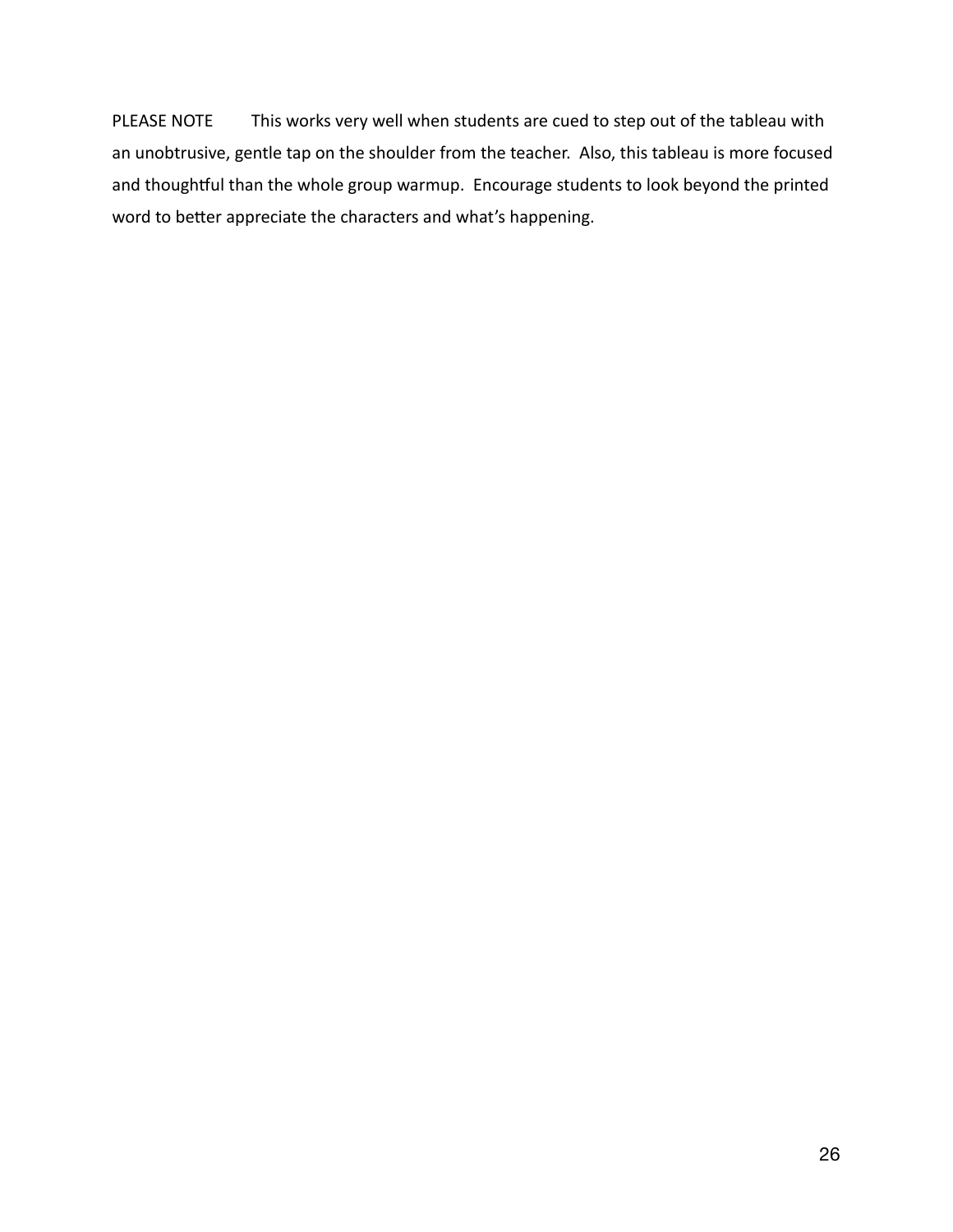# Second Chances: Chapters 1-6



#### **Across**

**2.** treatment to prevent getting sick

**3.** procedure needed for intubation

**8.** sports game or drill

**9.** the organ often affected by Polio

**10.** machine that helps you breath

**12.** pain

- **14.** widespread illness for which there is no cure
- **15.** lungs exchange this for oxygen
- **1.** lungs exchange air
- **4.** collects in throats of many polio patients **5.** exercises to help you move better
- **6.** unable to move
- **7.** device to blow air
- **11.** "Canada's" sport
- **13.** feeling very tired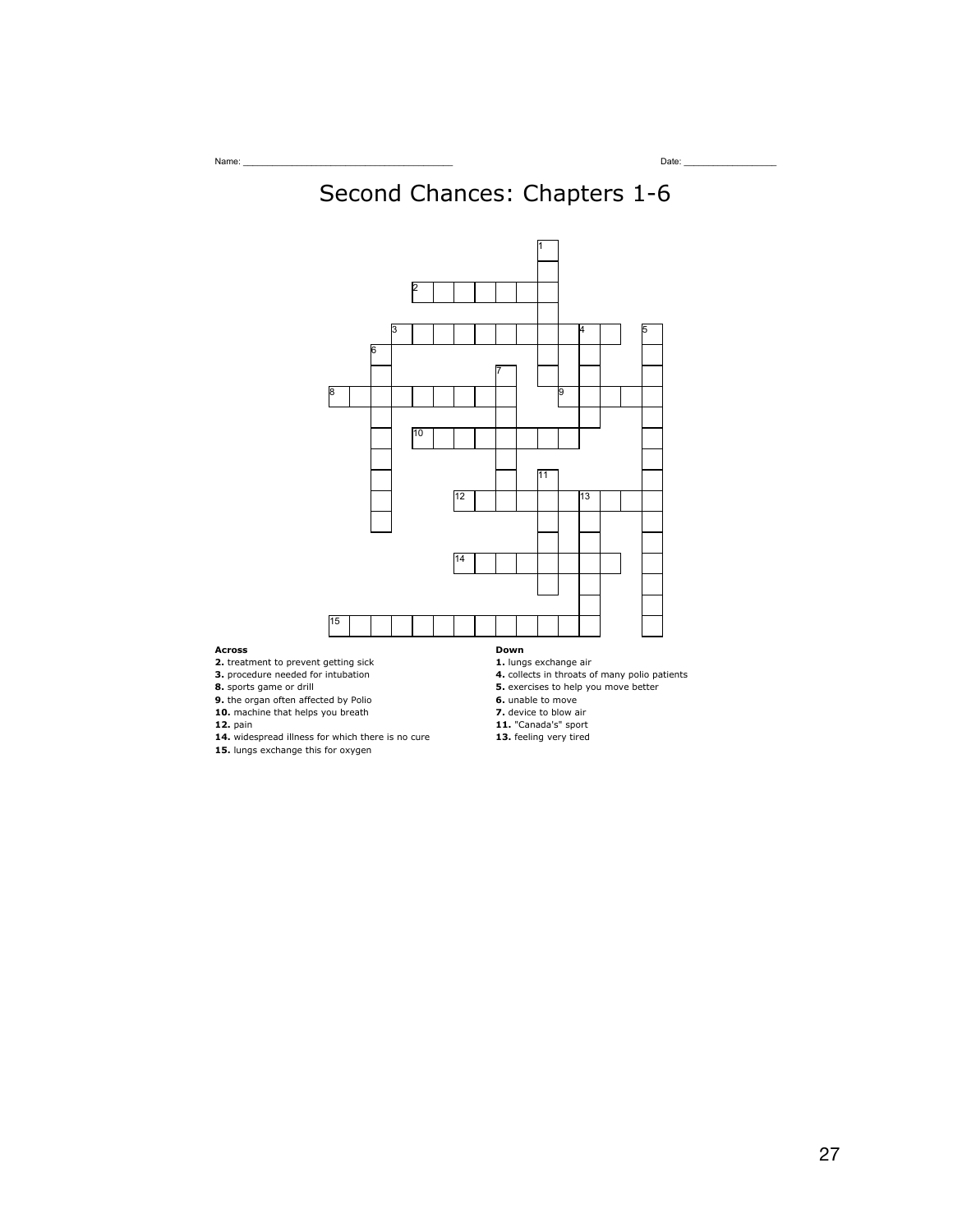# Second Chances: Chapters 1-6



- **8.** sports game or drill **9.** the organ often affected by Polio
- **10.** machine that helps you breath
- **12.** pain

**Across**

- **14.** widespread illness for which there is no cure
- **15.** lungs exchange this for oxygen

#### **Word Bank**

| carbon dioxide | paralyzed   | discomfort | physica |
|----------------|-------------|------------|---------|
| epidemic       | tracheotomy | hockey     | scrimma |
| lungs          | mucus       | vaccine    | breathe |
| bellows        | fatique     | iron lung  |         |

- fatigue iron lung
- 
- 
- **6.** unable to move
- **7.** device to blow air
- **11.** "Canada's" sport
- **13.** feeling very tired
- paralyzed discomfort physical therapy tracheotomy hockey scrimmage<br>mucus vaccine breathe breathe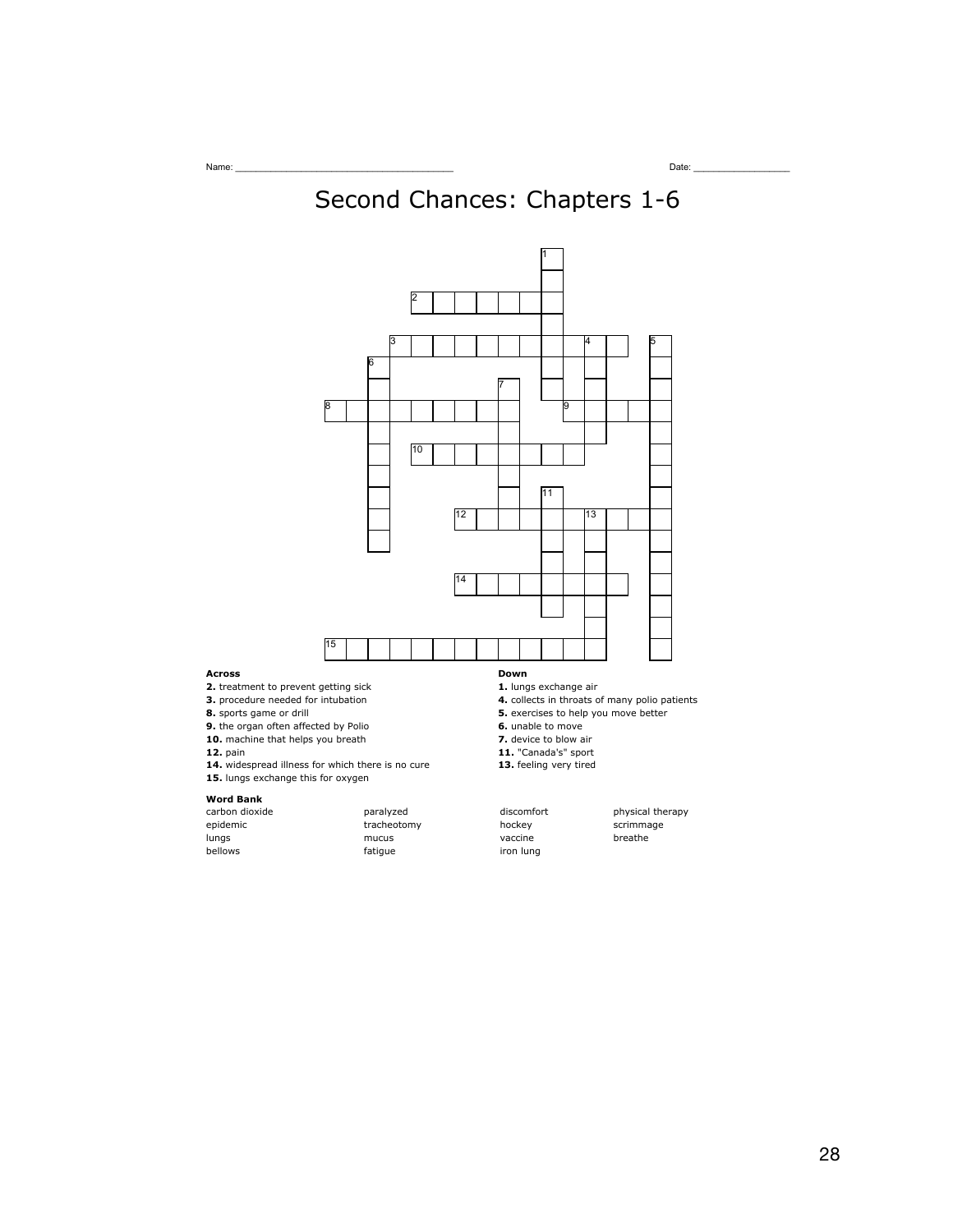



#### **Across**

- **2.** treatment to prevent getting sick
- **3.** procedure needed for intubation
- **8.** sports game or drill
- **9.** the organ often affected by Polio
- **10.** machine that helps you breath
- **12.** pain

- **14.** widespread illness for which there is no cure **15.** lungs exchange this for oxygen
- **1.** lungs exchange air
- **4.** collects in throats of many polio patients
- **5.** exercises to help you move better
- **6.** unable to move
- **7.** device to blow air
- **11.** "Canada's" sport
- **13.** feeling very tired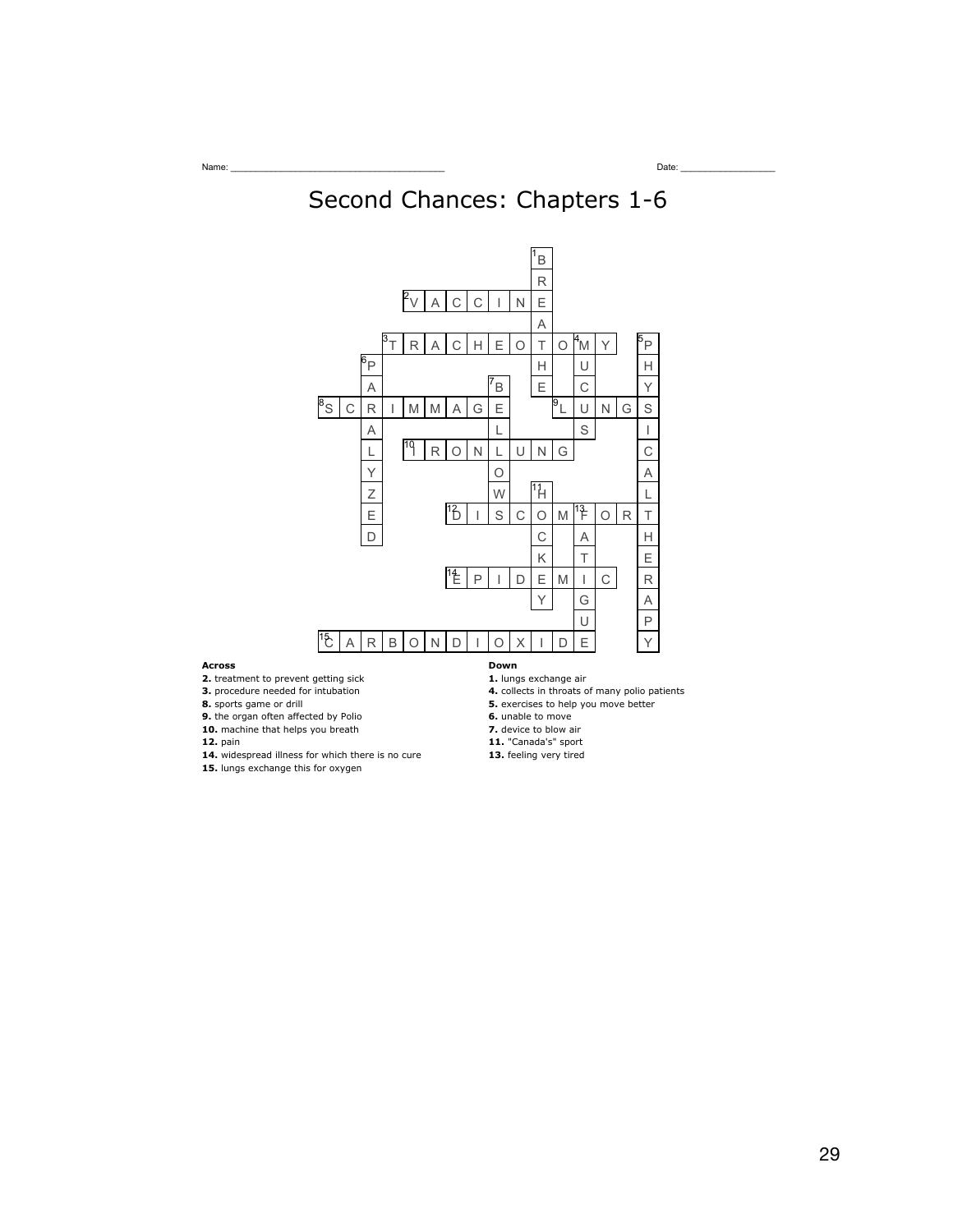## SECOND CHANCES: CHAPTERS 7- 21



#### **Across**

- **2.** where Dale wrote his thoughts
- **9.** procession celebrating the patients
- **11.** strategy game
- **12.** mixed ancestry of Indigenous and European
- **13.** game that builds finger skills
- **14.** disease easily caught

#### **Down**

- **1.** physician who treated the polio patients
- **3.** former Metis community
- **4.** supports legs
- **5.** muscle that helps us breathe
- **6.** bed that moves
- **7.** another term for quadriplegic
- **8.** small round object to build finger skills
- **10.** treatment using a vaccine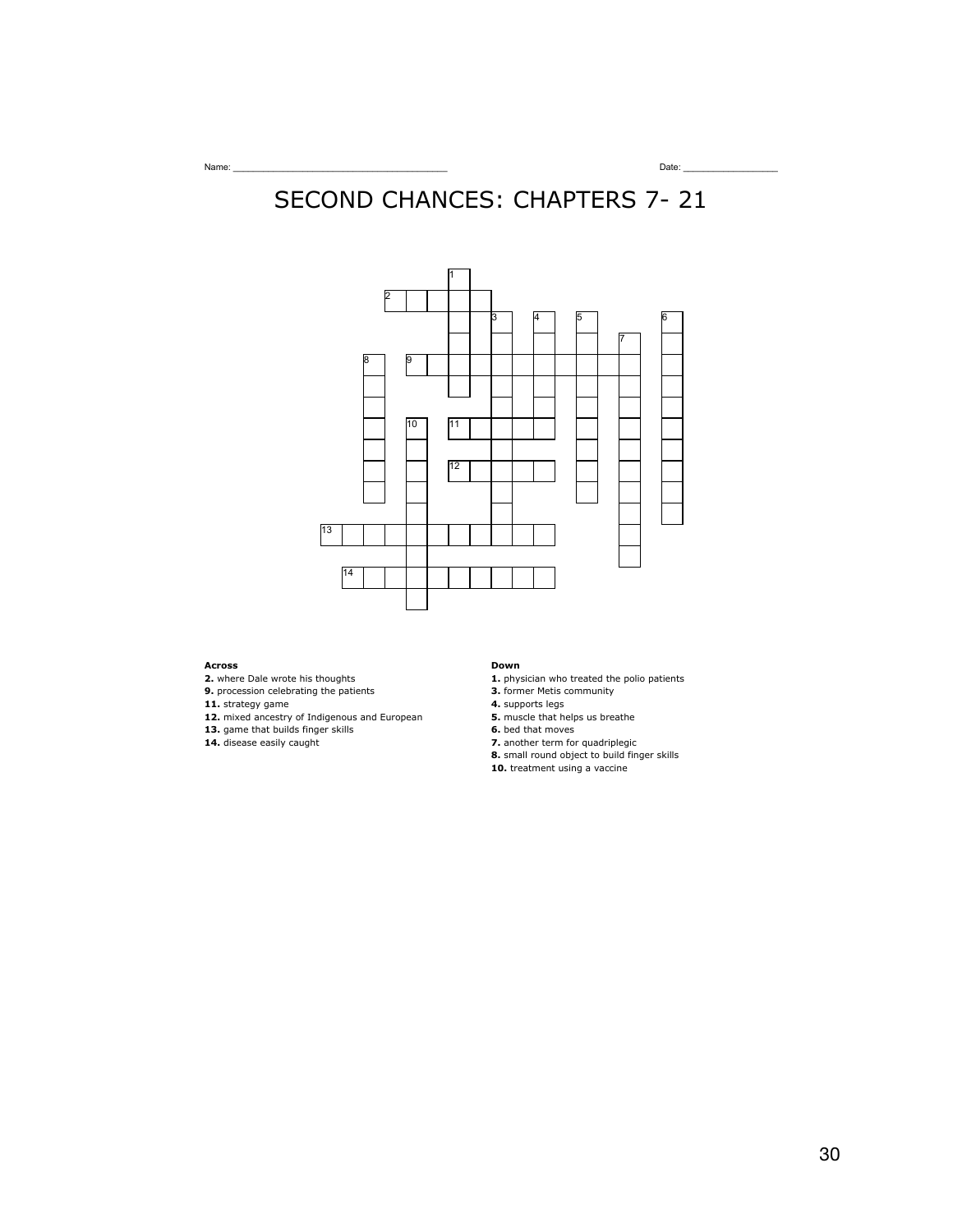# SECOND CHANCES: CHAPTERS 7- 21



#### **Across**

- **2.** where Dale wrote his thoughts
- **9.** procession celebrating the patients
- **11.** strategy game
- **12.** mixed ancestry of Indigenous and European
- **13.** game that builds finger skills
- **14.** disease easily caught

## **Word Bank**

rocking bed polio parade

#### **Down**

- **1.** physician who treated the polio patients
- **3.** former Metis community
- **4.** supports legs
- **5.** muscle that helps us breathe
- **6.** bed that moves
- **7.** another term for quadriplegic **8.** small round object to build finger skills
- **10.** treatment using a vaccine

 $t$ inoculate chess chess contagious diary 1988 marbles tiddlywinks braces braces<br>1989 metis tidaphragm braces diaphragm br. Salk .<br>Rooster Town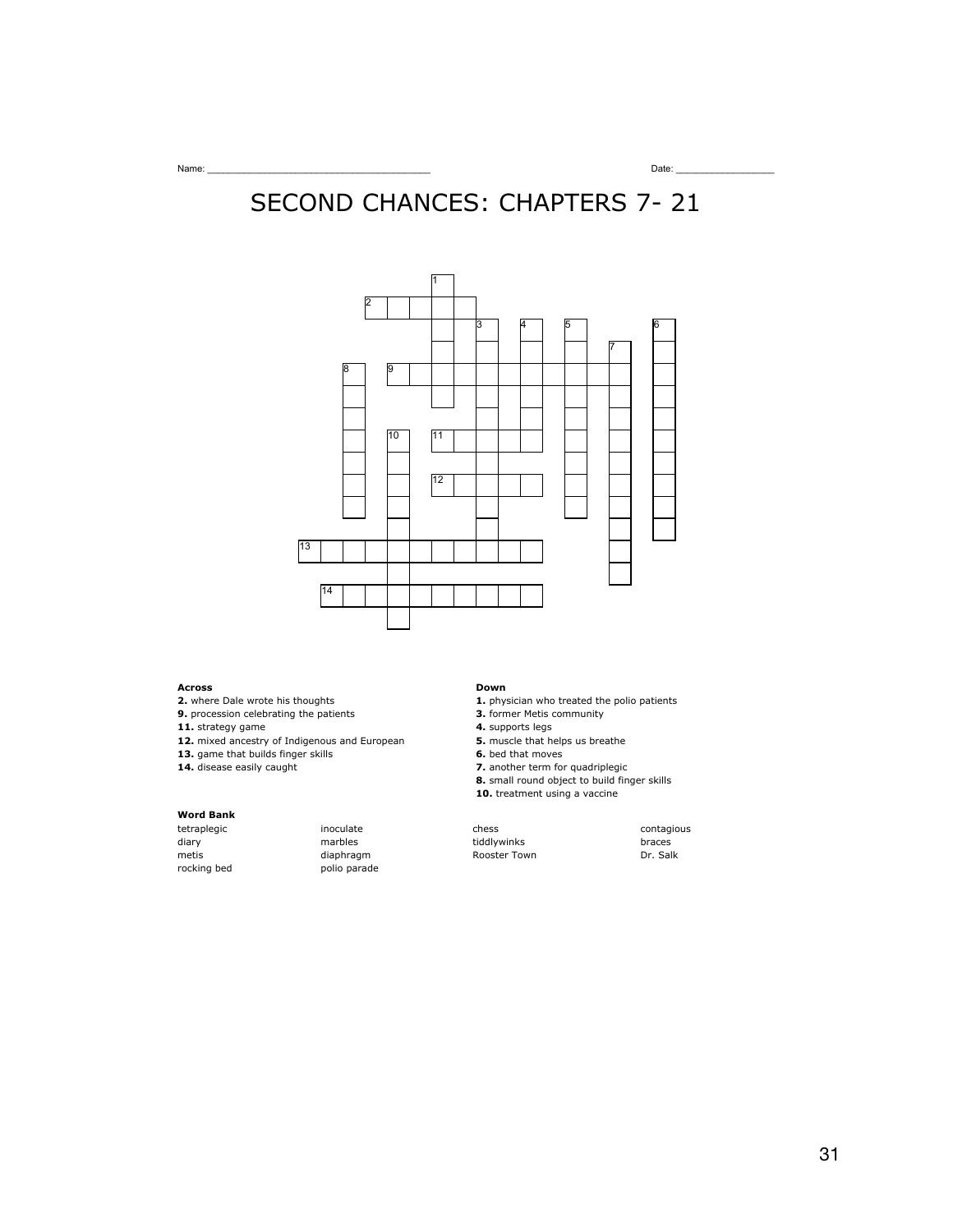# SECOND CHANCES: CHAPTERS 7- 21



#### **Across**

**2.** where Dale wrote his thoughts

**9.** procession celebrating the patients

**11.** strategy game

- **12.** mixed ancestry of Indigenous and European
- **13.** game that builds finger skills
- **14.** disease easily caught

#### **Down**

- **1.** physician who treated the polio patients
- **3.** former Metis community
- **4.** supports legs
- **5.** muscle that helps us breathe
- **6.** bed that moves
- **7.** another term for quadriplegic
- **8.** small round object to build finger skills
- **10.** treatment using a vaccine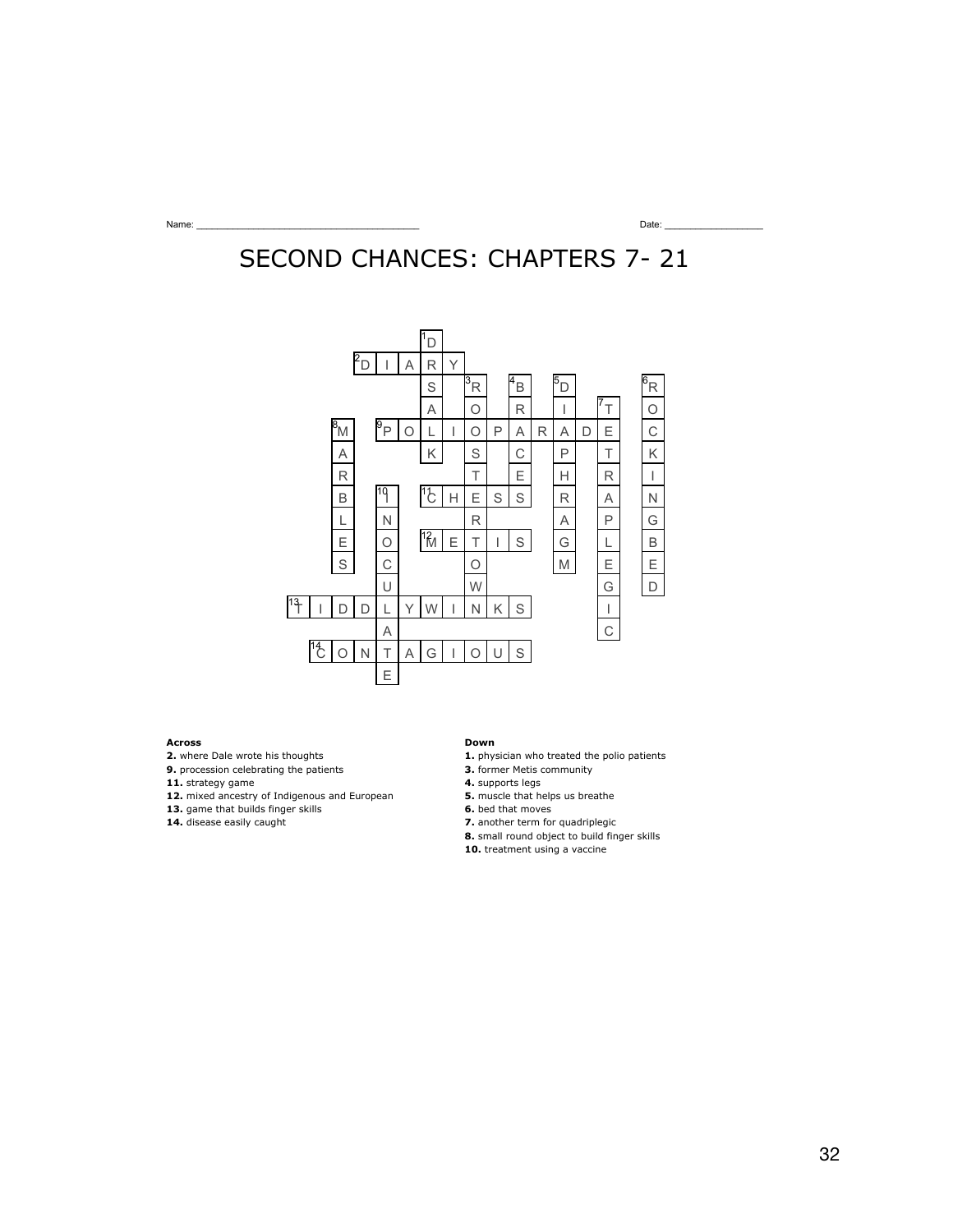Name: \_\_\_\_\_\_\_\_\_\_\_\_\_\_\_\_\_\_\_\_\_\_\_\_\_\_\_\_\_\_\_\_\_\_\_\_\_\_\_\_\_\_\_ Date: \_\_\_\_\_\_\_\_\_\_\_\_\_\_\_\_\_\_\_

## Who's Who?

1. TRWEAL WECHLNIL Walter Winchell

2. .RD SKLA Dr. Salk

3. AERHELNC Charlene

4. R.M AEHL Mr. Leah

5. .DR AKYBSR Dr. Barsky

6. RMS. COWUNIR Mrs. Wincour

7. R.SM ATESTWR Mrs. Stewart

8. MSIS SLCENMTE Miss Clements

9. EALD Dale

10. RNTBE Brent

11. GEGROE George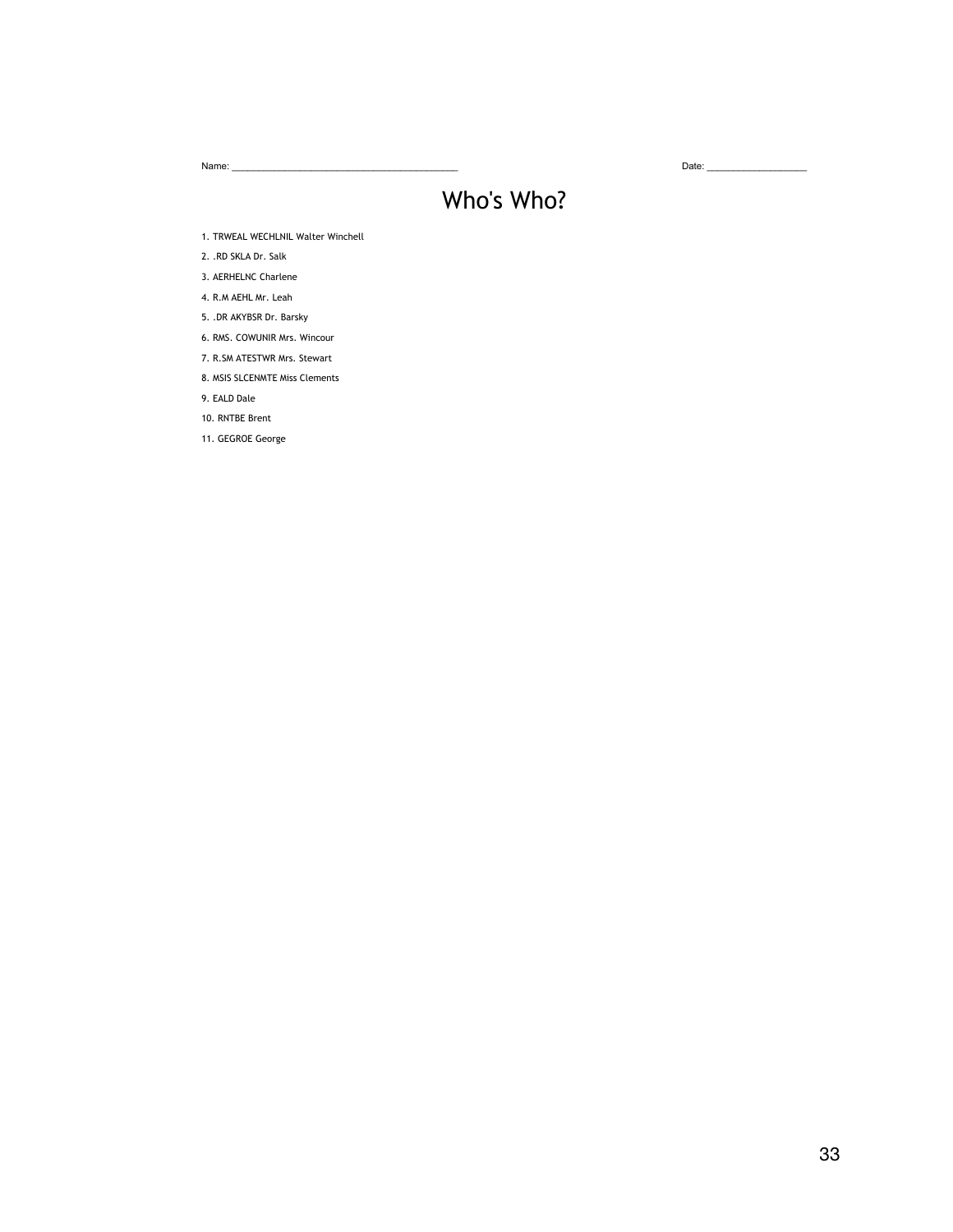| Who's Who?                                                                                                                         |
|------------------------------------------------------------------------------------------------------------------------------------|
| Unscramble these characters. In the space provided, explain who they<br>are and why this character is important to Second Chances. |
| 1. TRWEAL WECHLNIL <b>And All Annual Activity of the Contract of Activity</b> 1.                                                   |
|                                                                                                                                    |
|                                                                                                                                    |
|                                                                                                                                    |
|                                                                                                                                    |
|                                                                                                                                    |
|                                                                                                                                    |
|                                                                                                                                    |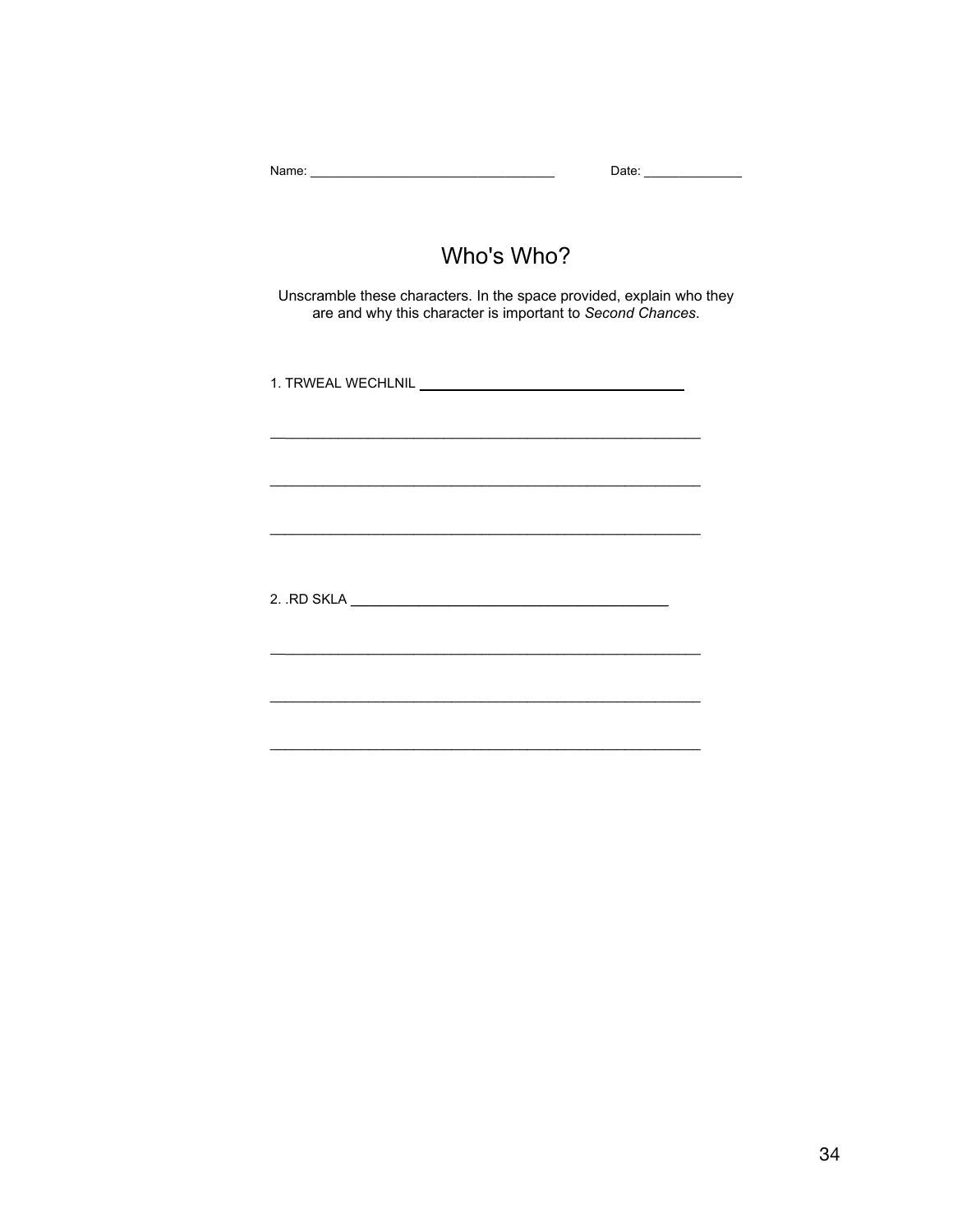Second Chances: Chapters 1-6A

G P H Y S I C A L T H E R A P Y E L B Z H Y M O T O E H C A R T P N T O A M Q C U P A N D Z I M L A I R P G H J A I B O S V L T M K R C O F F B V C F M V V M U P C S A C F C N B E P I I E Q R N R J I L A M N S J K O K V E D Y S P R N Y V O C Y S U C U M H Y I U X Z O Z I C K Y G M K F E Z J B P T Y J E T S V K N T T Y X E C K C E N K D M I E G A M M I R C S F A T I G U E D L E D I X O I D N O B R A C U Y X K U U Z G N U L N O R I I W E B Y N U N N D B O O C W D N W K Y C C O O A G T K A O P H R P C C D L T K T A T S I B X Y M N O N L D D J Y H M T M I O O N P H P D P Z E

| carbon dioxide |                               | discomfort | epidemic |  |  |
|----------------|-------------------------------|------------|----------|--|--|
| fatique        | hockey iron lung              |            | lungs    |  |  |
| mucus          | paralyzed physical therapy    |            |          |  |  |
|                | scrimmage tracheotomy vaccine |            |          |  |  |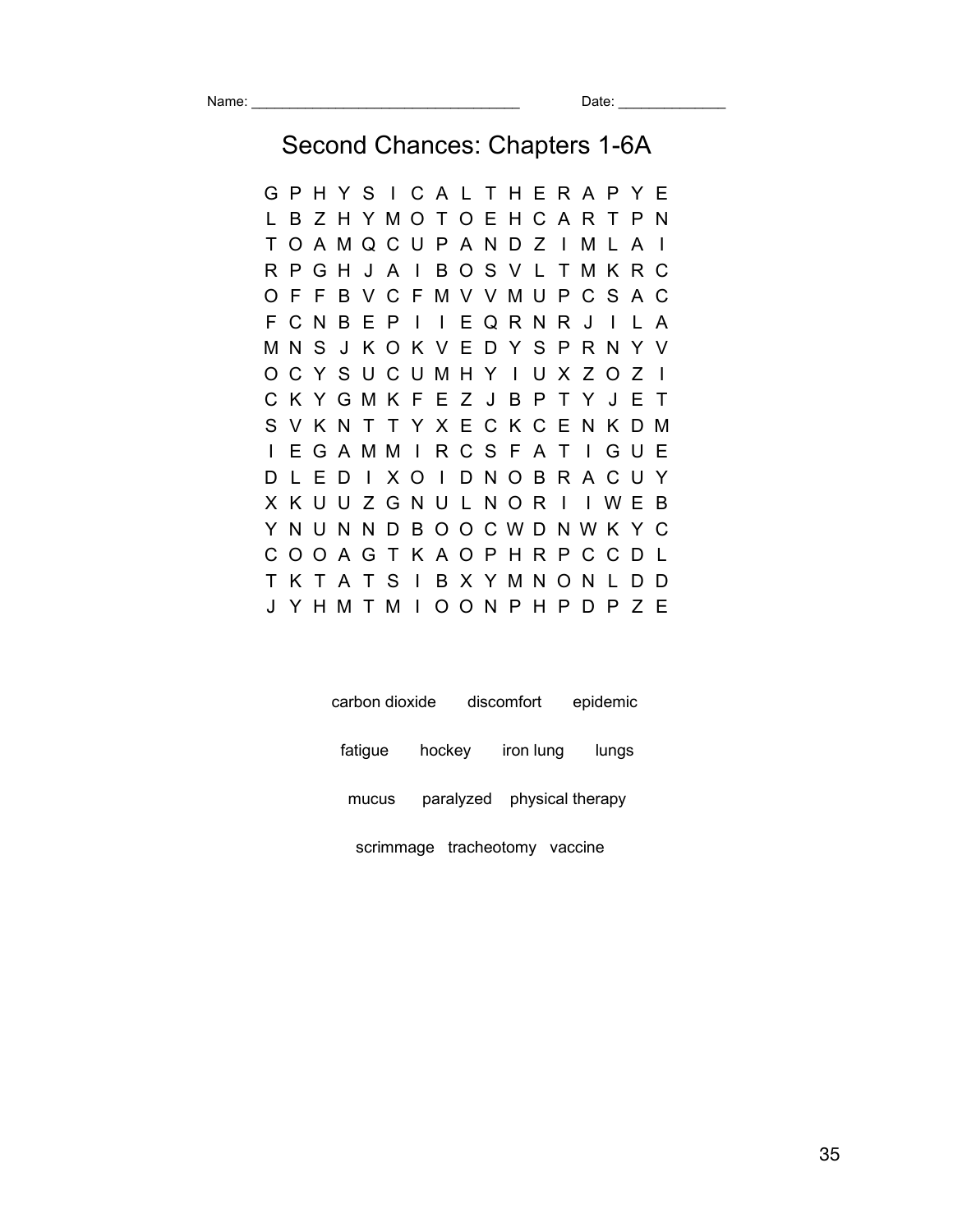Second Chances: Chapters 1-6A G **P H Y S I C A L T H E R A P Y E** L B Z H **Y M O T O E H C A R T P N T** O A M Q **C** U P A N D Z I M L **A I R** P G H J A **I** B O S V L T M K **R C O** F F B V C F **M** V V M U P C S **A C F** C N B E P I I **E** Q R N R J I **L A M** N S J K O K V E **D** Y S P R N **Y V O** C Y **S U C U M** H Y **I** U X Z O **Z** I **C** K Y G M K F E Z J B **P** T Y J **E** T **S** V K N T T Y X E C K C **E** N K **D** M **I E G A M M I R C S F A T I G U E D L E D I X O I D N O B R A C** U **Y** X K **U** U Z **G N U L N O R I** I W **E** B Y N U **N** N D B O O C W D N W **K** Y C C O O A **G** T K A O P H R P **C** C D L T K T A T **S** I B X Y M N **O** N L D D J Y H M T M I O O N P **H** P D P Z E

Name: \_\_\_\_\_\_\_\_\_\_\_\_\_\_\_\_\_\_\_\_\_\_\_\_\_\_\_\_\_\_\_\_\_\_\_\_\_\_\_\_\_\_\_ Date: \_\_\_\_\_\_\_\_\_\_\_\_\_\_\_\_\_\_\_

carbon dioxide discomfort epidemic fatigue hockey iron lung lungs mucus paralyzed physical therapy scrimmage tracheotomy vaccine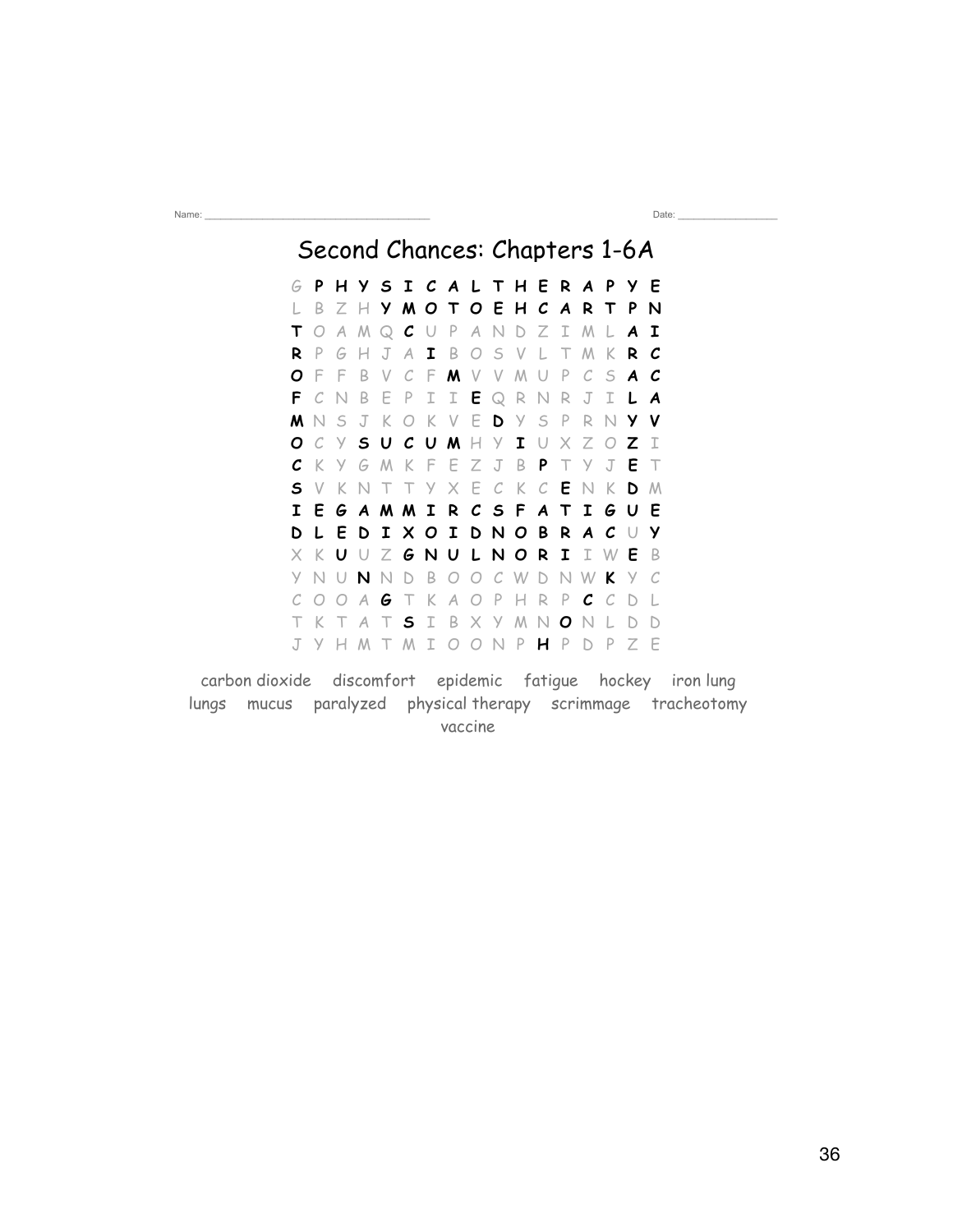Name: \_\_\_\_\_\_\_\_\_\_\_\_\_\_\_\_\_\_\_\_\_\_\_\_\_\_\_\_\_\_\_\_\_\_\_ Date: \_\_\_\_\_\_\_\_\_\_\_\_\_\_

## Word Search Ch 1-6B

I Q W S H R I S Y R I N G E D B B C S O B C J N D J A U C Q C P E C O M L I D J E O C J W E D H D L I N U L K T W G D L J E H B H I L A U Q A Q E W Y N R M Z U H S R O X N V W P L R X R S Y P N K M B W Y D B S U E H O J N I T L U J S S P R A O S V Y T A Z V D Q V E L S A U N Z V I D R E S P I R A T O R P M T K R S T M G M L N W E Q T N O C A V T I G E A A I O F N L D B L U M M O O G C M J O W Y G Q R L I J E D O N H U R L X P F E E C K O O R V U I M W O G A S D A X Z K H G U I N U U T X S U A T N C C Y Q E T E W C Y Q P C F H K S S H V I J Q T S Z L Z B M E G E P N M H L

| syringe    | Metis   | swallow   | Bantam<br>wool |  |
|------------|---------|-----------|----------------|--|
| breathe    | bellows | machine   | oxygen         |  |
| respirator | polio   | conundrum | television     |  |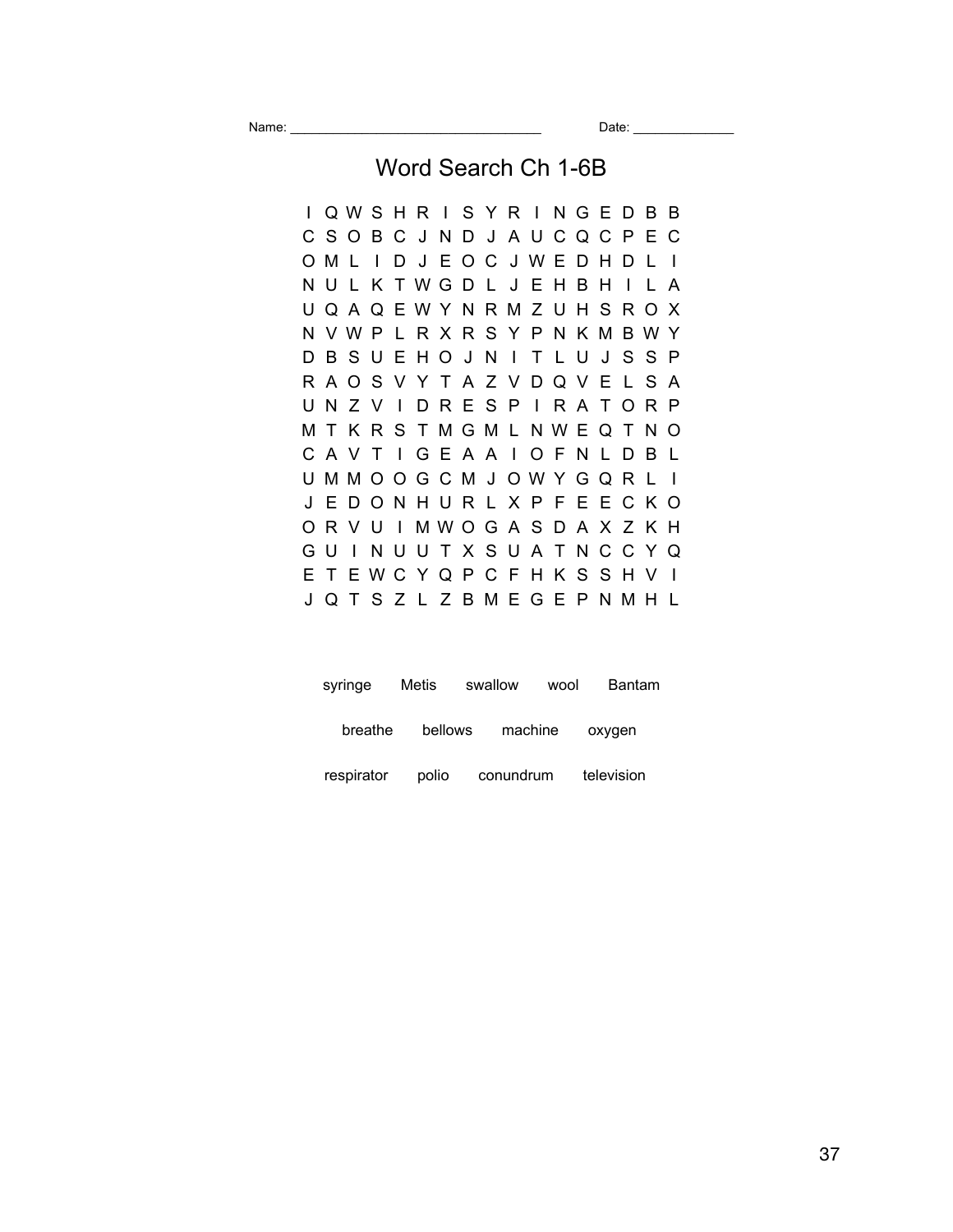Name: \_\_\_\_\_\_\_\_\_\_\_\_\_\_\_\_\_\_\_\_\_\_\_\_\_\_\_\_\_\_\_\_\_\_\_\_\_\_\_\_\_\_\_ Date: \_\_\_\_\_\_\_\_\_\_\_\_\_\_\_\_\_\_\_

Word Search Ch 1-6B

|    |     |  |  |  | I Q W S H R I S Y R I N G E D B B               |  |  |     |               |
|----|-----|--|--|--|-------------------------------------------------|--|--|-----|---------------|
|    |     |  |  |  | $C$ SOBCJNDJAUCQCPEC                            |  |  |     |               |
|    |     |  |  |  | O M L I D J E O C J W E D H D L                 |  |  |     | $\mathbb{I}$  |
| N  |     |  |  |  | U L K T W G D L J E H B H I L                   |  |  |     | $\mathcal{A}$ |
|    |     |  |  |  | U Q A Q E W Y N R M Z U H S R O X               |  |  |     |               |
| N  |     |  |  |  | V W P L R X R S Y P N K M B W Y                 |  |  |     |               |
|    |     |  |  |  | <b>DBSUEHOJNITLUJSSP</b>                        |  |  |     |               |
|    |     |  |  |  | R A O S V Y T A Z V D Q V E L S A               |  |  |     |               |
|    |     |  |  |  | UNZVIDRESPIRATORP                               |  |  |     |               |
|    |     |  |  |  | $M$ T $K$ R $S$ T $M$ $G$ $M$ L $N$ $W$ E $Q$ T |  |  | NO  |               |
|    |     |  |  |  | CAVTIGEAAIOFNLDBL                               |  |  |     |               |
|    |     |  |  |  | U M M O O G C M J O W Y G Q R L I               |  |  |     |               |
|    |     |  |  |  | J E D O N H U R L X P F E E C K O               |  |  |     |               |
|    |     |  |  |  | R V U I M W O G A S D A X Z K H                 |  |  |     |               |
| G  | - U |  |  |  | INUUTXSUATNCC                                   |  |  | Y Q |               |
| E. |     |  |  |  | T E W C Y Q P C F H K S S H V I                 |  |  |     |               |
|    |     |  |  |  | J Q T S Z L Z B M E G E P N M H L               |  |  |     |               |

syringe Metis swallow wool Bantam breathe bellows machine oxygen respirator polio conundrum television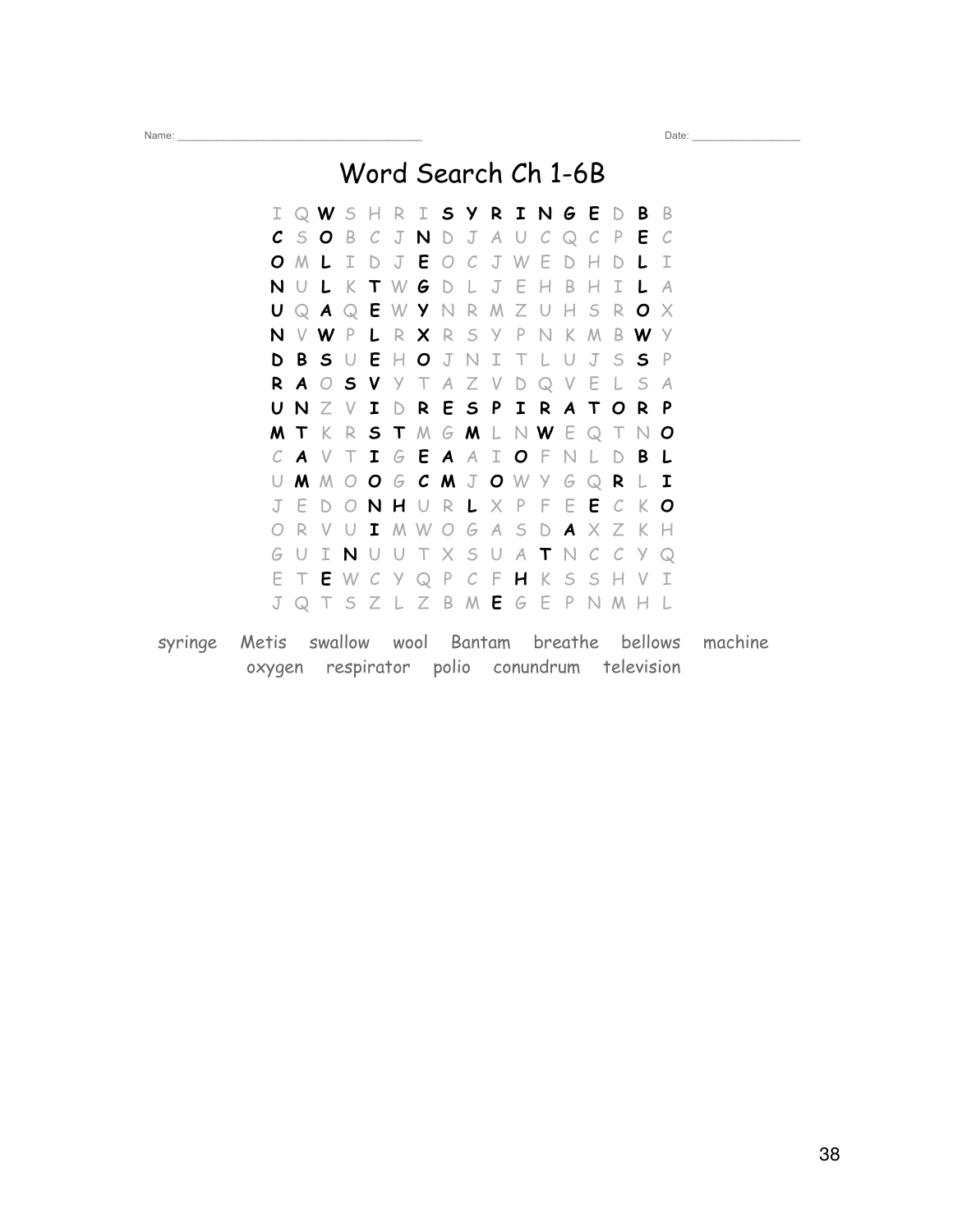Name: \_\_\_\_\_\_\_\_\_\_\_\_\_\_\_\_\_\_\_\_\_\_\_\_\_\_\_\_\_\_\_\_\_\_\_ Date: \_\_\_\_\_\_\_\_\_\_\_\_\_\_

Word Search Chapters 7- 21A O Y B R X U D S U O I G A T N O C V D K B B P T E U A L M Q F A X D E S Q L T J K F B H J E P Y J T K E O K L U L U A G G O S C B S Z I Q E N N A F K T H Y N B Y I L F M C N H H I N E J G C S I T S R J V L W I X I W C D Y W K E K G Y T H C Z T D N K Y J A D M Y S C K I I D D V Q O J E L A R X N J H O L B I U D G C V K M D I A E P A K R F A J L N U C B L J D L P Q K J I W P G T W L A W U T S I Z O U A F Z H K N N A R D I C S C T L I A C O R X M D T Q O Y J E O K G X L M C A R S T E B P T X H R T U G I O K G M S E C A R B O C J L F C Z C P M B R J I L H A M Z V R G R Q Y G

chess inoculate tiddlywinks polio parade braces contagious diaphragm metis rocking bed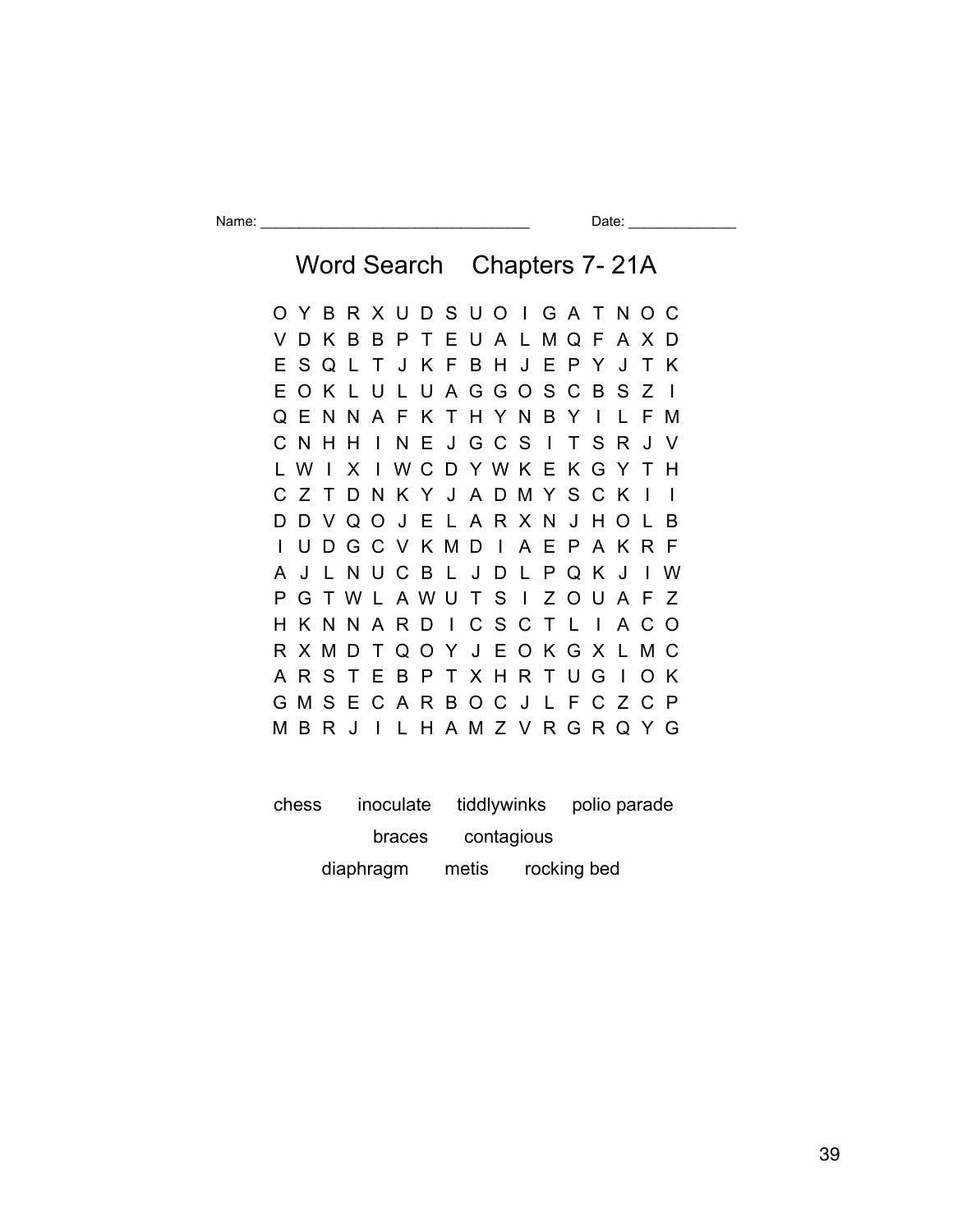## Word Search Chapters 7- 21A

Name: \_\_\_\_\_\_\_\_\_\_\_\_\_\_\_\_\_\_\_\_\_\_\_\_\_\_\_\_\_\_\_\_\_\_\_\_\_\_\_\_\_\_\_ Date: \_\_\_\_\_\_\_\_\_\_\_\_\_\_\_\_\_\_\_

O Y B R X U **D S U O I G A T N O C** V D K B B P T **E** U A L M Q F A X D E **S** Q L T J K F **B** H J E P Y J T K E O **K** L U L U A G **G** O S C B **S** Z I Q E N **N** A F K T H Y **N** B Y **I** L F M C N H H **I** N **E** J G C S **I T** S R J V L W I X **I W** C **D** Y W K **E K** G Y T H C Z T D **N** K **Y** J **A** D **M** Y S **C** K I I **D** D V Q **O** J E **L** A **R** X N J H **O** L B **I** U D G **C** V K M **D** I **A** E P A K **R** F **A** J L N **U** C B L J **D** L **P** Q K J I W **P** G T W **L** A W U T **S I** Z **O** U A F Z **H** K N N **A** R D I C **S** C **T** L **I** A C O **R** X M D **T** Q O Y J **E** O K G X **L** M C **A** R S T **E** B P T X **H** R T U G I **O** K **G** M **S E C A R B** O **C** J L F C Z C **P M** B R J I L H A M Z V R G R Q Y G

chess inoculate tiddlywinks polio parade braces contagious diaphragm metis rocking bed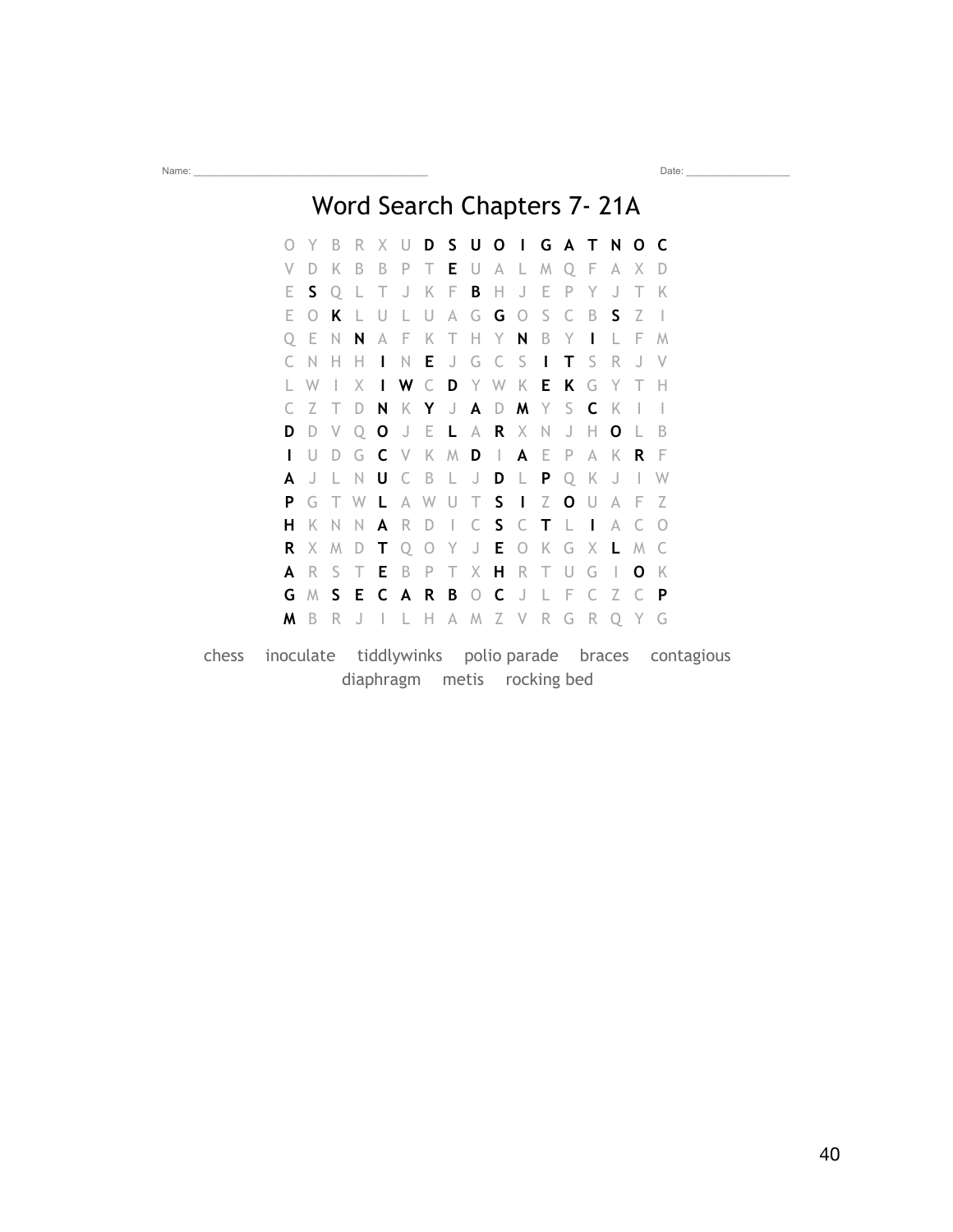Name: \_\_\_\_\_\_\_\_\_\_\_\_\_\_\_\_\_\_\_\_\_\_\_\_\_\_\_\_\_\_\_\_\_\_\_ Date: \_\_\_\_\_\_\_\_\_\_\_\_\_\_

Word Search Chapters 7-21B

M Z J G W H E E L C H A I R S S E A V H B Q D M R V R Z P D C Z H D R J T R R K R I W S K E E M B E I B F Y U G K A S X H F N Y P E N S L Y R A I D P N A I I G H I H A Q E N V F O H I J I L Q E N K E N P S W Y S F G M H A M K S G G M I R Z O L G E A M N E S A Q U Y O G E R T L M K H E V T C R T U H T A E G R U H N R C N P V N U S C H N N G E N C D C E T V T Z A R O X S E I T K A Y M K W U O I N R I O E D A S W G T B B B T R L O E O A J L W O I A Z B Y O X M C H T X N Q V C O E M I S L F E R M A D K R G P Q R D A C H I E V E M E N T S W I T M Y D D F C I G E L P A R T E T

 preened ignorance achievements adrenaline stamina behemoth shenanigans wheelchairs crutches treatments Rooster Town diary Dr. Salk marbles tetraplegic